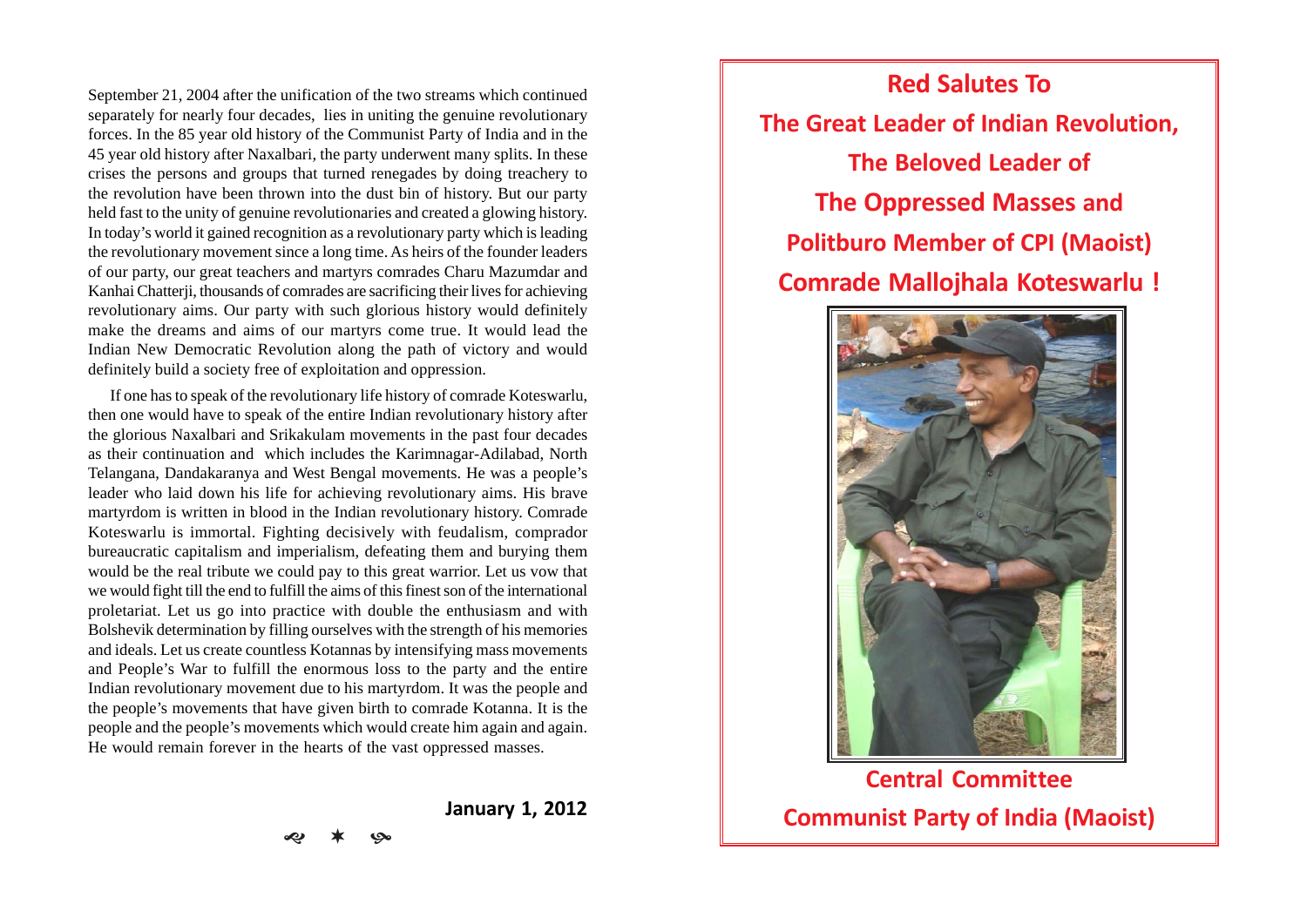The Indian ruling classes have spun another 'encounter' false story that "near Burisol village in the Kushboni forests of West Medinipur district of West Bengal (WB) state, a hour long fierce gun battle took place between the security forces and the Maoists and top Maoist leader Koteswara Rao alias Kishenji was killed in that firing". Even while announcing that the person who died in this 'encounter' on 24 November 2011 could be Kishenji, the central Home Secretary gloated that 'this was a big blow to the Maoist party'. One day before this, they have circulated in a planned manner a fake story that the place where comrade Kishenji was present in Junglemahal was surrounded by the government security forces and that he had escaped along with his colleagues. On  $25<sup>th</sup>$  morning they made another announcement confirming that the person who died in the encounter was identified as Kishenji. Chidambaram, RK Singh, CRPF DGP Vijay Kumar were afraid even to show his dead body to the world and did not allow media persons to visit the place of the incident. From the facts that only one person had died, that the police did not have even a scratch of an injury, from the statements of the people of neighboring villages and particularly due to the inhuman signs of torture on the body, civil rights organizations and mass organizations have immediately released statements in protest that this was in no case a death due to encounter, but that he was caught alive somewhere and was killed brutally and illegally. It is very clear that the ruling classes which are carrying on a false propaganda that the Maoist movement is the biggest internal security to the country, under the guidance of the fascist ruling clique of Sonia-Manmohan-Chidambaram-Pranab-Jairam Ramesh that is politically leading them colluded with the West Bengal Chief Minister Mamta Banerji, caught comrade Koteswarlu in a covert operation, tortured him inhumanly and later murdered him.

Comrade Mallojhala Koteswarly who is well known among the party ranks and the people as Kotanna, Prahlad, Ramji, Kishenji, Bimal etc is a topmost representative of the generation after the glorious Naxalbari rebellion. The Naxalbari armed peasant struggle greatly shook the Indian society and roused all the people belonging to oppressed classes and sections. It concluded about the nature of the Indian economy. It once again brought armed struggle on the agenda. It inaugurated the New Democratic revolutionary path which is carried on with armed agrarian revolution as the axis.

Comrade Kotanna was influenced by the politics of Naxalbari and

plans for a campaign to teach theory to the leadership cadres were formulated. He participated in preparing notes on selected topics along with the teachers. Wherever he went he gave the necessary suggestions on selecting topics according to the level of the cadres, on preparing notes, conducting classes and teaching.

Comrade Koteswarlu stood in the forefront in the rectification movement and set up an ideal in correcting his mistakes. He identified his shortcomings in correcting the six wrong trends in the party in 1984 as the state secretary, sincerely presented his self-criticism and stepped back from the post of secretary. He continued as the member of SC secretariat, put efforts to overcome his mistakes with sincerity and won the praise of one and all within a short period. He used to understand deeply the criticisms and suggestions given by his fellow comrades in the party committee meetings, corrected them as was fit for the leadership level and served as a model for the entire party. He used to teach his fellow comrades that everybody makes mistakes but it is the greatness of the communists that they identify them and correct them. He was a communist teacher who practiced and taught that criticism and self-criticism are as natural and necessary for the communists as cleaning the home daily, washing one's face and taking vaccination as a precaution.

## **When A Martyr Falls, Thousands Come Forward To Take His Place**

Comrade Koteswarlu is no more. He was a person of multiple talents. With his martyrdom we have lost a great personality. He was a beloved leader of the cadres. He was an intellectual who gained vast experience in ideological, political and organizational spheres. He was a poet, a revolutionary writer, a soldier and commander of People's War who never put his gun down. He worked day and night for 38 years for the sake of revolution and imparted new experiences in mass movements and People's War. He spread revolutionary fires from Jagityal to Junglemahal and was a communist revolutionary who proved the fact that a small spark leads to a prairie fire. He was a great dreamer. Comrade Koteswarlu shone like a morning star in the Indian revolutionary history. He was a great leader of our generation and a model for the future generations.

The real greatness of our party which was united as CPI (Maoist) on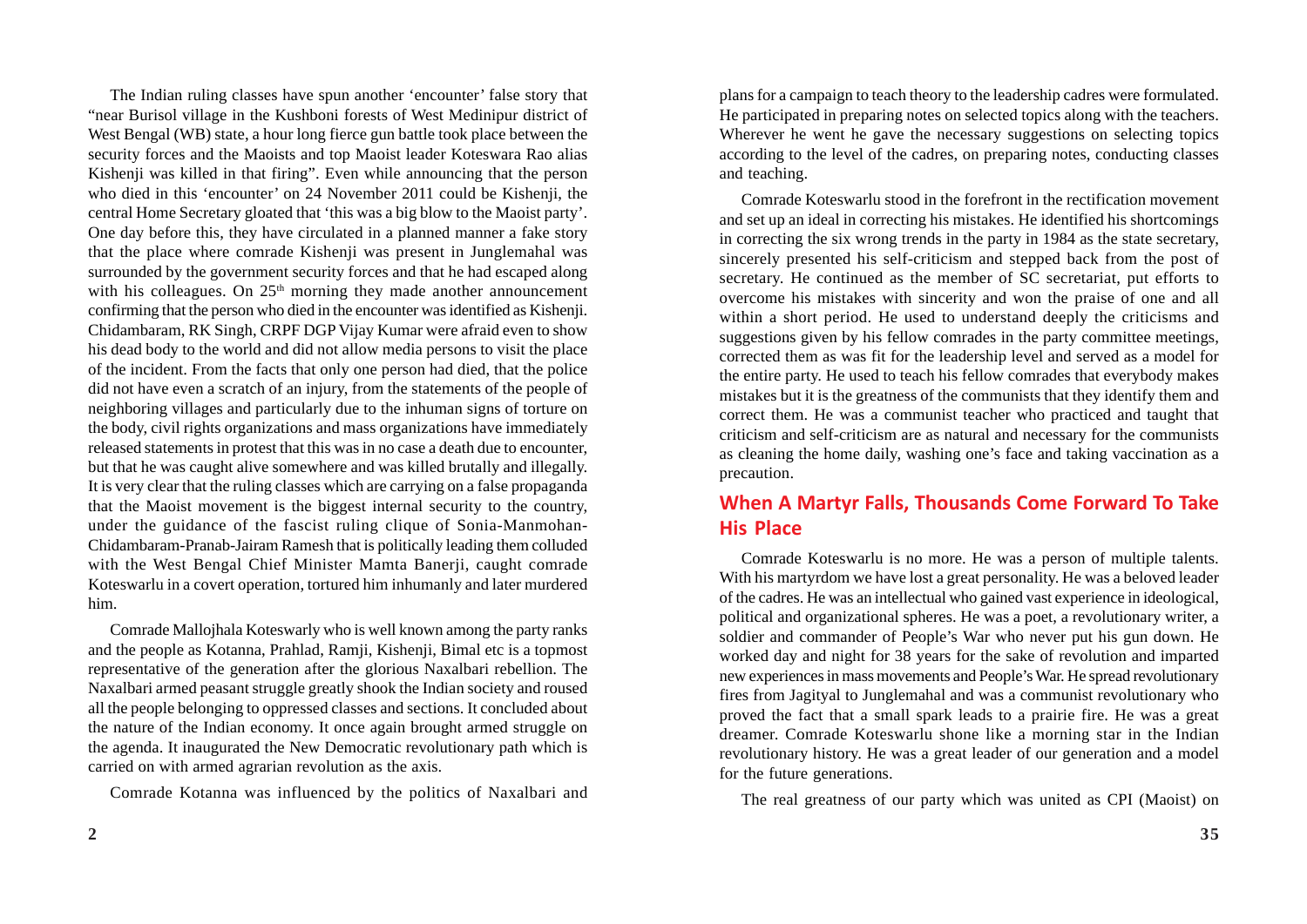repeatedly remind the tasks of revolutionary writers. He encouraged the DK guerilla writers and gave direction to the magazine of those writers – the 'Jhankar'. He wrote under many pen names. Later he permanently took the name of 'Asidhara'.

He wrote many writings for the party. It was his specialty to respond to various issues in writing. He not only wrote to party magazines but also sent his writings to the bourgeois print media. He countered the attacks of the fake revolutionaries and enemy on party and the revolutionary movement. He showed enormous interest in running revolutionary magazines. Comrade Koteswarlu applied the teaching of comrade Lenin that 'magazine is an organizer' throughout his life and gave lot of importance to publishing magazines with better writings. He worked initiative to run magazines like Kranti, Radical March, Karmika Patham, Prabhat, Vanguard, Awami Jung etc. His guidance in starting and running several revolutionary magazines in West Bengal is very great. He studied ideological, political, organizational, military, cultural and social matters according to the needs of the movement and wrote hundreds of articles. He felt that magazines should be brought out in people's languages area wise in DK. He paid lot of attention to publishing books too. His efforts in establishing Peace Book Centre in Hyderabad in the 1980s are unforgettable.

Comrade Koteswarlu was a good orator. He could speak fluently on any topic. He used to speak in the Telangana language using the nuances in that language in an interesting way. He tried to speak in the languages of the areas he visited. He learnt Koya, Hindi, English and Bangla languages to fulfill the needs of the movement. His speeches enhanced the understanding of the audience and filled them with inspiration.

Com. Koteswarlu was the spokesperson of the East Regional Bureau since 2007. Later during the deluge of Lalgarh movement he was in constant touch with the media and stated the stand of the party on several issues. He maintained good relations with the media.

#### **A Marxist Teacher Who Molded The Cadres**

One of the important responsibilities taken up by comrade Koteswarlu was education of the cadres. From the initial days he conducted political classes for the cadres and put in lot of efforts for their development. After he took up the responsibility of SCOPE and Central Political School in 1996,

Srikakulam. He immersed himself in the peasant movements in Karimnagar-Adilabad districts, stood in the forefront as one of the leaders of the 'Jagityal Jaitrayatra and broke the back of the deeply entrenched feudalism. He led the armed peasant revolutionary movement in Andhra Pradesh and guided the people's liberation guerilla squads in Dandakaranya (DK). As a Central Committee (CC) member, he went to West Bengal as part of the task of extending the revolutionary movement in Northern and Eastern India. He stood with the people till the end in People's War there and became popular with the historical Lalgarh people's rebellion. He built people's movements to oppose the anti-people policies of the ruling classes which are giving away the resources of country to the comprador bureaucratic capitalists and foreign corporate companies. His role as a Politburo member was active in the process of unity of revolutionary parties and in developing the party line. His role as the representative of the party in achieving unity among Maoist revolutionaries of South Asia against the expansionism of India would be etched in history.

That is why the feudal, comprador capitalist ruling classes with the full support of the imperialists targeted comrade Koteswarlu specifically and resorted to shameless conspiracy to murder him. This murder is part of that conspiracy. His legs which walked from Telangana to Bengal were hacked. One of his two eyes (right one) which dreamed of advancing towards World Proletarian Socialist Revolution by successfully completing the New Democratic Revolution (NDR) in India was pulled out of its socket. His body, each atom of which had given the slogan of 'Long live Revolution', was turned into pulp. Bullets pierced his body everywhere turning it into a sieve. Various kinds of injuries were inflicted all over. His voice which had constantly exposed the enemy's fascist nature was cruelly silenced. The finger of his hand which had written for the people using his pen as a sword was cut off. His feet were burnt on an electric heater. Pieces of flesh were cut off from his body. Finally they fired a bullet through his mouth, his jaw came off and his brain came out from behind. Not respecting even the constitution written by themselves, they tortured him cruelly for hours together in a secret place and killed him in a cowardly manner. But comrade Koteswarlu bore all that. He is a staunch revolutionary. He is a fighter who protected the secrets of the party with his life and did not surrender to the enemy. He was a soldier who had defeated the enemy even in the face of death.

The enemy may be temporarily gleeful by eliminating him physically but it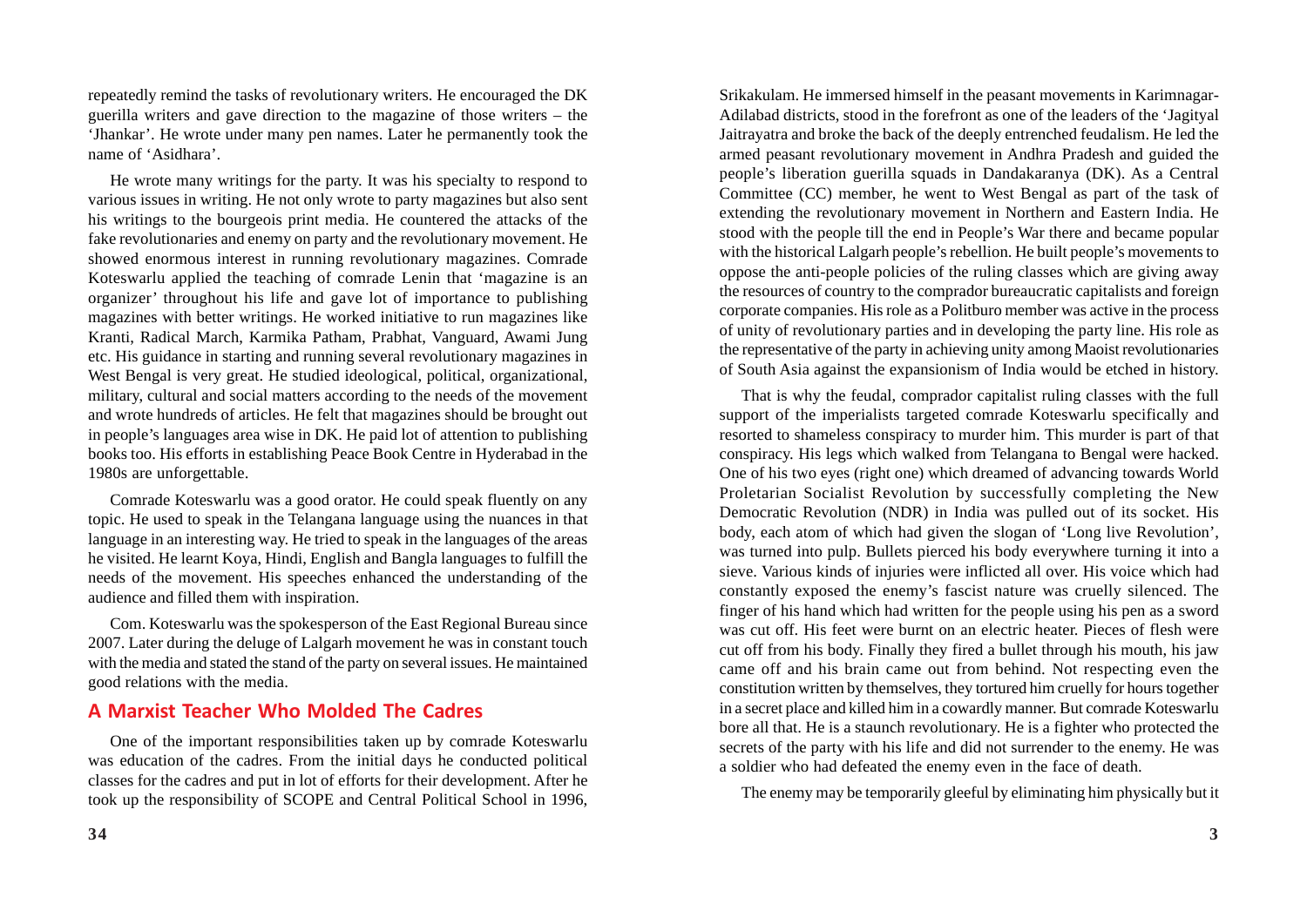is impossible to eliminate the party line to which he adhered to, the creative efforts he put to develop it, his revolutionary aims, ideals and dreams and his memories which are spread far and wide and forever from Jagityal to Junglemahal. It is impossible to eliminate him from the hearts of the people and that of the People's Liberation Guerilla Army (PLGA) that are fighting with the inspiration of his aims. The aims, theories and ideals which he believed in are burning in the hearts of the millions of oppressed masses. His tireless and long revolutionary life would serve as an inspiration for the building of alternate people's power, for establishing liberated areas and finally for the liberation of India.

People, democrats, intellectuals, Martyrs' Friends and Relatives Committee and his friends and relatives brought his dead body from Junglemahal to Peddapally with boundless love and respect. In Peddapally thousands of revolutionary masses participated in the funeral procession by defying the dragnet of the police and paid tearful tributes to their beloved leader. They condemned the murder by the central and state governments and the slogans "Long live the Revolution" and "Comrade Kotanna Amar Rahe" ("Comrade Kotanna is immortal") rented the air. CC is sending its deep condolences to mother Madhuramma who is giving a call to the people to follow the path of his son even while crying inconsolably for her son and to all other family members, friends and relatives. CC is sharing its grief with the party ranks, revolutionary masses and all of his friends who are immersed in a sea of sorrow after his martyrdom and is vowing that it would fight till the end to fulfill his aims.

#### **A Childhood Filled With Patriotic And Progressive Ideas**

Comrade Mallojhala Koteswarlu was born on November 26, 1954 in Peddapally town of Karimnagar district in Telangana. He was the second child of mother Madhuramma and father Venkatayya. His childhood and study up to high school (HSC) were completed in Peddapally. He was full of patriotic feelings since his childhood. He wanted to become a soldier for defending his country. His patriotic feelings attracted him towards RSS for some days. He used to wear *khakhi* shorts and attended the *shakha* every day carrying a lathi. But he could not continue with them for long. He understood about their communal politics and sham patriotism and distanced himself from RSS. He took armed training by joining NCC while studying in high school. From his childhood he used to give special attention to physical fitness. He

## **A Warrior Who Used His Pen And Voice Against The Enemy**

It was a specific characteristic of comrade Koteswarlu that whatever he wrote or spoke used to be thought inspiring. His pen created many eloquent poems. He was a sensitive person, his responses were emotional. In a daily routine which knew no rest, he worked overcoming all pressures. He always was in the forefront to work. He expected the same from his colleagues. He used to encourage comrades to bring out their talents, capabilities and strengths to the full extent and motivated them to use these for the movement. He not only wrote but also made other comrades write. He explained the shortcomings in the writings, criticized and encouraged. This was a specific characteristic of comrade Ramji. Particularly he encouraged women comrades to develop into writers and gave suggestions and help to them. He wrote dozens of poems. It is difficult not to find similes of fishermen, streams, bows and Godavari in his poems!

When comrade Japa Lakshma Reddy was murdered by the police in Karimnagar the long poem he wrote in the name of 'A son' indicated the deep bond between them. While returning from the Kamlapur conference held in 1984 in Gadchiroli, he attended a marriage ceremony of the guerillas for the first time. The poem he wrote after hearing the responses of the villagers there shows the bond between the guerillas and the people. It was the forte of his pen to write poems with the content of the discussions in the meetings he was attending. He enthused many by reciting several extempore poems during the celebrations of the formation of CPI (Maoist). He toured in DK at end 2008 and while returning to Junglemahal he wrote the poem named 'Wooden Stake' (about the thousands of booby traps laid down by the militia using wooden stakes). This shows how he got inspired with the resistance struggles of the people. The number of instant poems he wrote in his letters to his comrades according to the situation or highlighting the bond between them are many! His comrades used to joke that he was a 'poet who wrote poetry with two hands'. Poetry stanzas, new literary usages and phrases dotted his letters and made them an interesting read. That is why comrades preserved those letters preciously.

The suggestions he made for the workshop of RWA (Revolutionary Writers Asssociation) held in Alakurapadu in 1984 and the ideas he shared with them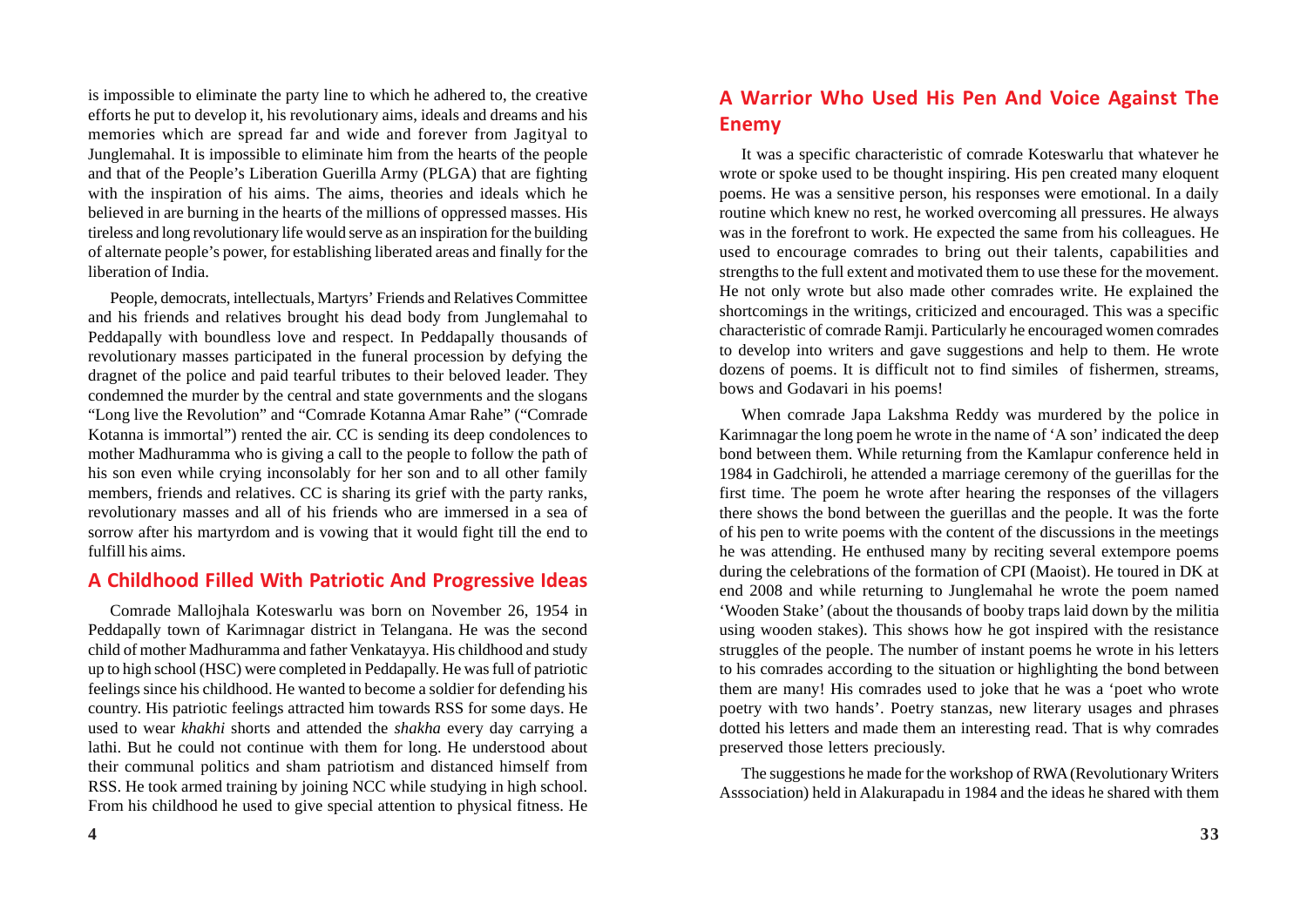Since the days he joined the party he tried to bring all those who were close to him into the fold of the revolutionary movement. He brought his younger brother also into the revolutionary activities. Comrade Ramji gave encouragement and help in molding him into a revolutionary activist and leader. He married a full time activist in the revolutionary movement in 1984. He helped her a lot. His encouragement in her development as a prominent leader in the revolutionary movement is great. Theirs was an ideal couple and they had to live apart in very far off places due to their responsibilities. They could not meet so often amidst the cruel offensives of the enemy but they worked giving top priority to revolutionary interests. The letters that he wrote to his mother in newspapers sent a revolutionary message to her and to all the mothers like her and tried to explain to them the condition of the movement with a human touch.

## **An Ideal Leader Who Stood In Support Of Women Comrades**

Theoretically comrade Koteswarlu believed that in this exploiting society women are carrying an extra burden than the men and that their liberation is linked with the liberation from exploitation. He wished that women who are fighting exploitation must in their daily practice fight against patriarchy consciously. The letter he primarily drafted on behalf of the DKFC in 1991 about the problems faced by women in the party is an important letter to be studied always and implemented. He put a proposal before the party that women guerillas who were victims of patriarchal oppression and anemia in the society and who are suffering from malaria in the guerilla life must be given 'special food' and got it sanctioned. This indicates his broad outlook. He always taught that party must encourage women separately and make them excel instead of making them compete with men, from promotions in revolutionary practice to military drills in the ground.

Comrade Ramji paid attention to taking interviews of some leadership women comrades working since a long time in the revolutionary movement and in publishing them in various party magazines. These were useful in imparting their movement experiences to the readers along with being an encouragement to the women comrades working in the party.

used to exercise regularly. He used to go for training in wielding the lathi.

His father had democratic and rational ideas. His mother lost three sons before and so she looked after the remaining three sons with lot of affection. Her husband lost his youth and all property in the freedom movement. Madhuramma never complained and shared all the difficulties. The difficulties the family faced in raising the children had a deep impact on Kotanna. His father worked as a clerk in his old age and had to silently bear the authority of the *Velama* land lords like Rama Rao who dismissed him from the job using some false pretexts. Mother went to the fields to cut grass, milked the cows and sold the curds and milk without even giving them to the children to eat and used the money for their education, all of which Kotanna never forgot. He frequently participated in the agricultural works at home and made friends with the laborers whole heartedly by keeping aside caste differences. His childhood was spent among difficulties.

#### **Youth Opened The Doors For Entry Into Politics**

The political atmosphere at his home where people belonging to all parties, particularly the communists discussed politics led him towards progressive ideas. The atrocities of the Razakars of the Nizam made the blood of the children boil. The children did not understand all the things that the elders discussed. But the children followed all their discussions with lot of interest. As their father had the habit of bringing home the books of famous progressive writers, the children became familiar with that literature. Kotanna's thinking advanced towards progressive ideas as he hated patriarchy, feudal values, social inequalities, bad habits and evils. He learnt sincerity, respecting others and social values from his parents. He was an intelligent student and passed HSC in first class. During those days he was severely ill with typhoid for 40 days and one of his ears became permanently disabled due to this.

It was 1969. Those were the days of the 'Spring Thunder'. Exactly at the same time another spark was lit. The slogans of 'Jai Telangana', 'Andhra Go Back' and 'Mulki policy must be implemented' rented the air. These slogans firstly made the students stand in the forefront in the struggle. Later workers and employees joined. The movement went on militantly. Nearly 400 youngsters laid down their valuable lives in that movement. Our party supported this movement from the beginning and participated in it according to its strength. Where the party had strength it consolidated the people and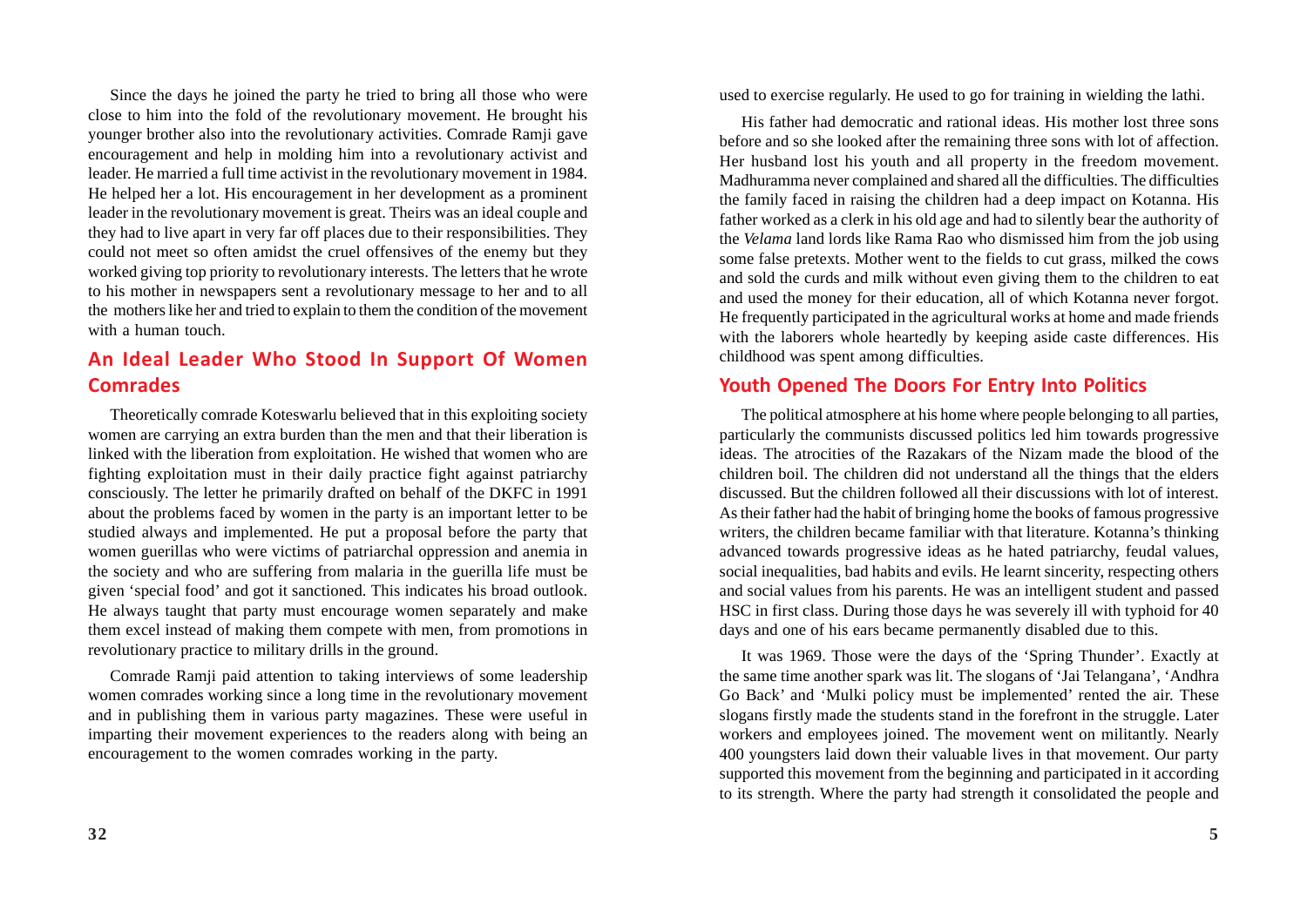led them. Young Koteswarlu (though not in party relations at that time) was among the thousands of youngsters who jumped into the movement. He participated in several militant actions. It was the politics of struggle for separate Telangana which gradually led comrade Kotanna towards revolutionary politics.

#### **The First Steps In An Inspiring Revolutionary Life**

Comrade Kotanna joined in pre-university course (PUC) in Karimnagar. The revolutionary message of Naxalbari and Srikakulam had already reached his college. Kotanna became familiar with revolutionary politics and he joined a young revolutionaries' group. He passed PUC with good marks and joined BSc (Mathematics). Already by then his home had become a shelter to many revolutionaries and a centre for revolutionary activities.

By 1972 the revolutionary tide of Naxalbari and Srikakulam suffered a setback. Comrade Charu Mazumdar one of the founder leaders of our party was arrested in Kolkata due to information given by a traitor, unyieldingly faced the tortures of the police for twelve days and was martyred. He earned a place in history as the great leader of the revolutionary path of New Democracy in India. Between 1969-72 several party leaders comrades Saroj Dutta, Panchadi Krishnamurty, Vempatapu Satyam, Adibhatla Kailasam, Dr. Devineni Mallikarjun, Dr. Chaganti Bhaskar, Tamada Ganapathy and several brave women like Nirmala, Ankamma and Saraswati laid down their lives in the fascist onslaughts of the enemy.

With the setback of Naxalbari, the number of renegades and traitors in the party increased. Left and right opportunist paths led to many splits in the party. However, genuine revolutionary forces under the leadership of the Andhra Pradesh State Committee (APSC) sincerely directed an ideological struggle against the left and right lines and put efforts for reuniting revolutionary forces based on the document 'Let us review the past and advance the armed struggle' (Self-Critical Report – SCR). As a result, the doors for building revolutionary mass organizations opened. Party leadership first built the writers organization and then the revolutionary students organization. It encouraged the formation of the civil rights organizations.

During this course, comrade Kotanna's relations with the revolutionary party leadership and Literary Friends gradually strengthened. He conducted militant programmes along with his group of student friends. He took up the on ideological, political matters and played a glorious role in developing the party line and in defending it while constantly carrying on his theoretical study. He was a Marxist ideological warrior who firmly fought back all kinds of reactionary theories. In this course, he put tireless efforts in enriching 'Strategy and Tactics' document along with all the documents of our party.

# **Comrade Ramji – A Combination Of Affection, Warmth And Fondness**

Comrade Ramji was not only a leader to the party ranks and the people but also a loving and caring person. He could mingle with people of all ages, from all kinds of social backgrounds, with women and men alike. It was his unique characteristic to be affectionate with everyone from the depths of his heart wherever he may be. In his 38 year long revolutionary life he won the affection and love of thousands of party cadres developing innumerable bonds of affection with them. He not only enquired about the needs of the cadres but also remembered them responsibly and fulfilled them. He not only identified a person's talents and the jobs to be given to them but also identified in which field they would shine. Wherever he may be, he gave them the necessary help and also responsibly saw to it that they got the necessary literature. He made it a point to meet the comrades available. He asked and got from his close associates and guerillas micro level information about their experiences in PW and RPCs. Everybody used to feel that they have met their muchloved political teacher who loved them in turn whenever they met him. Everybody used to love him as a leader who taught them many things, who identified their weaknesses, encouraged the good things in them and motivated them. When it was not possible to meet the cadres, he wrote letters to them.

He paid special attention to provide medical care to the comrades who got injured in the battles with the enemy. He used to provide them with work suitable to their physical condition and filled them with self-confidence with words of encouragement. He shared the grief of comrades who have lost their life partners in the cruel war of the enemy, wiped their tears and told them to keep confidence on the revolution, party and the people. Many comrades still remember his words of encouragement and confidence even to this day! Several comrades who are facing problems try to overcome them by remembering him or by reading his letters again and again to fill themselves with revolutionary spirit.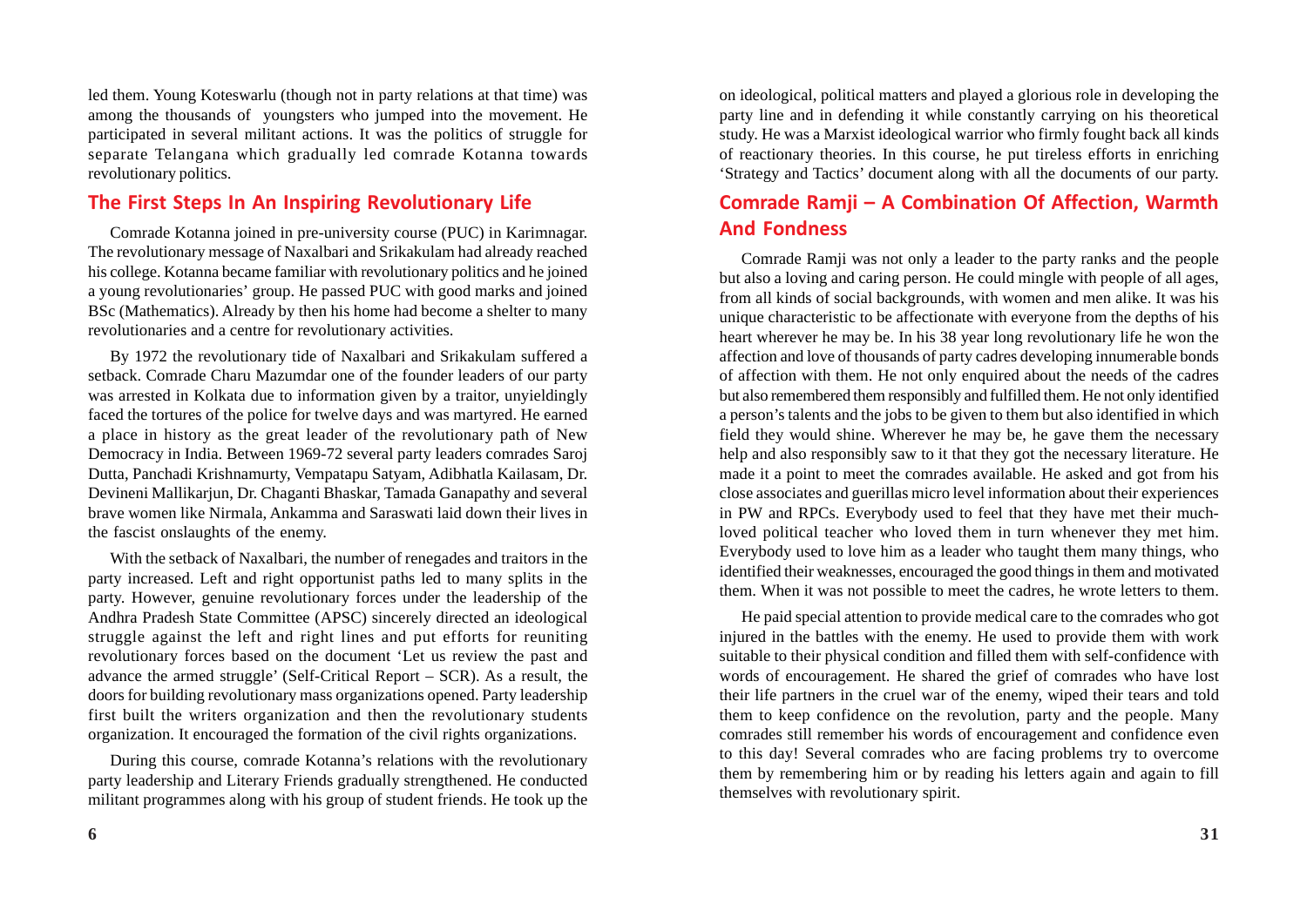propaganda means. He strongly felt that our guerilla zones must provide themselves with these.

Nearly 160 revolutionaries including warriors of People's War like comrades Umakant Mahato, Sasadhar Mahato, second Sidhu Soren, the supreme commander of the Sidhu-Kanu militia, who fought bravely with the enemy, wiped out nearly 70 security personnel, injured another fifty and seized 82 weapons in the resistance actions led by them in Lalgarh movement and leaders of Lalgarh People's Revolt like Lal Mohan Tudu spilled their blood in Junglemahal for the liberation of the people. Comrade Koteswarlu was greatly inspired by all these sons and daughters of the struggle and he followed in their steps till the end.

## **A Firm Revolutionary Who Stood Resolute In Internal Struggles Of The Party**

Comrade Koteswarlu stood resolute with the revolutionary side in the internal struggles which arose in the party on various occasions and firmly opposed the left and right opportunists and the liquidators. As an ideological warrior, he fought back the attacks of the various kinds of revisionists and the opportunists. He put his maximum efforts to politically oppose the crisis created by opportunists such as KG Satyamurty in the erstwhile PW in 1985 and to keep the party united and stand firmly on the revolutionary line. Even on the occasion when Kondapalli Seetharamaiah, the Party Secretary himself became a victim of opportunism and created another crisis in 1991, comrade Kotanna stood firmly with the revolutionary side. Due to this internal struggle, KS along with opportunists like Bandaiah and Prasad were expelled from the party and new young leadership came to the fore. In the ideological struggle against right opportunists in AP in the 1980s, in constantly conducting ideological and political struggle with the neo revisionists in West Bengal and in defeating the opportunist politics brought forth by the WBSC Secretary Manik, the role of comrade of Kotanna is very great. He put efforts to solve the various problems which arose in the West Bengal state unit by conducting plenums. Lot of his efforts went into formulating documents and booklets during such ideological struggles and in conducting debates in various magazines. After the merger of the two parties in 2004, he put in lot of efforts to establish strong unity among the party ranks who came from both the erstwhile parties in WB. On the whole, comrade Kotanna had a good grip

programme of boycotting sham independence on August 15, 1973 for the first time in his college and participated militantly in burning the tri-color flag. This incident created a sensation among the student community all over the district. In this course he was arrested while conducting revolutionary activities. This was the first arrest in the long revolutionary life of comrade Koteswarlu.

#### **Unhindered Revolutionary Journey**

While comrade Koteswarlu was in his last year in BSc he actively began spreading progressive, democratic student activities all over the district. The Manthani, Peddapally junior colleges and the Jammikunta Adarsh degree college were getting transformed into revolutionary student centres. His relations with the Literary Friends of Warangal already began deepening. Literary activities increased with Karimnagar as centre. 'Vidyullatha', a magazine and 'Maro Jhanjha' and 'March' poetry collections were published. Civil rights organization in the district took birth. Comrade Koteswarlu developed vast relations with progressive and revolutionary intellectuals, lawyers and communists of the old Telangana struggle period who were still honest. He knew by heart "Mahaprasthanam" of Sri Sri. They subscribed to progressive and revolutionary magazines at home and other revolutionary literature also found place in their home. He made his mother read Maxim Gorky's novel 'Mother' and described Pavel's as a great character. In those days apart from the impact of Naxalbari and Srikakulam struggles, the impact of Vietnam revolution and the Great Proletarian Cultural Revolution of China were also great on the youth. Comrade Koteswarlu was an active representative of that young generation.

In 1974 comrade George Reddy was murdered by the communal forces in Osmania University. His sacrifice was an inspiration to the revolutionary students. In October 1974 Radical Students Union (RSU) was formed. On February 23 and 24, 1975 APRSU held its first conference in Hyderabad. Koteswarlu mobilized students on a huge scale for this.

Revolutionary and progressive student organizations including RSU, intellectuals, prominent lawyers like Pattipati Venkateswarlu and KG Kannabiran and civil rights organizations rallied on a huge scale for the annulment of death sentences pronounced on revolutionary sympathizer comrades Bhoomaih and Kista Goud belonging to Adilabad. Comrade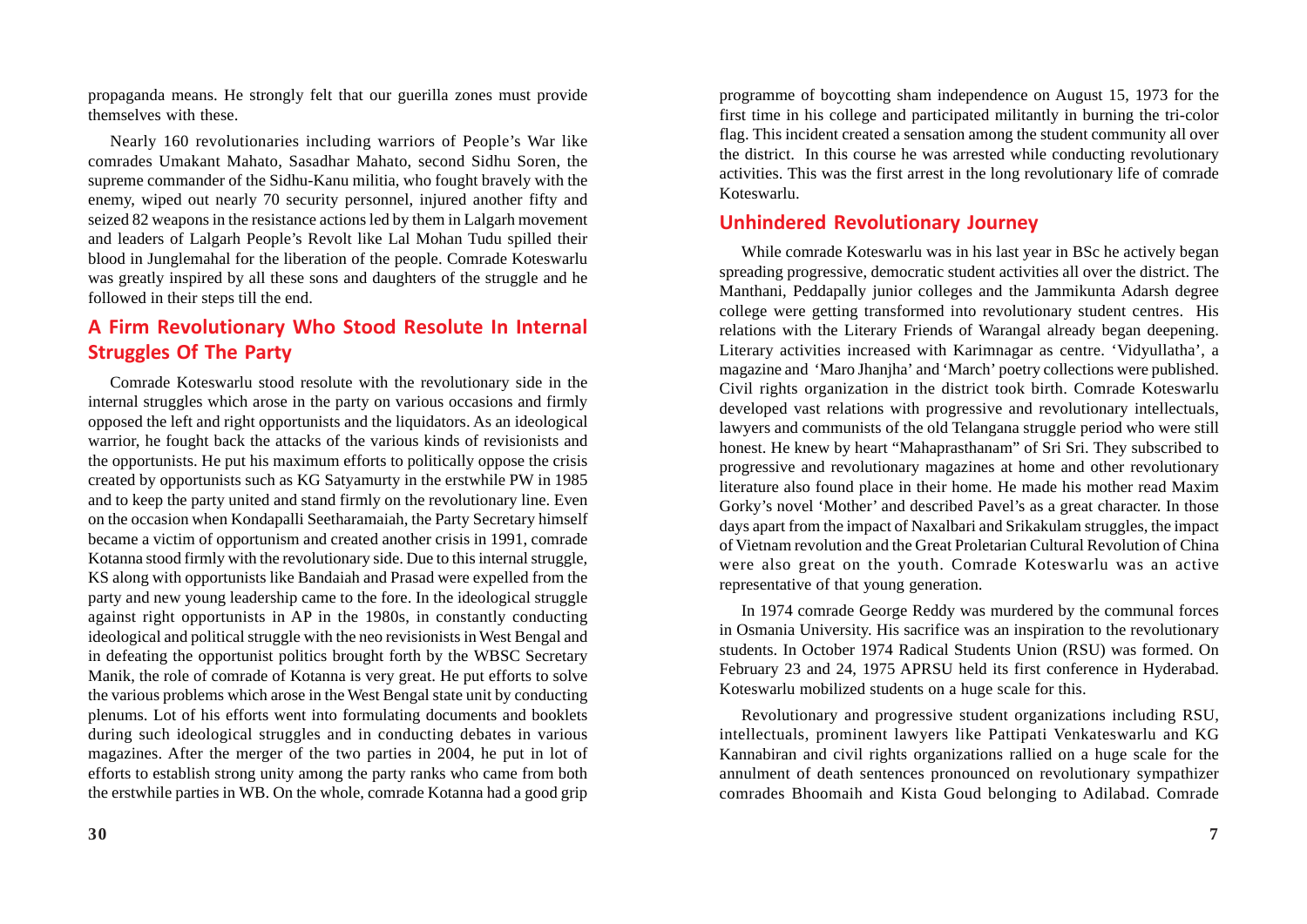Koteswarlu participated actively in this. Ignoring these protests the ruling classes cruelly hanged both of them at midnight on December 1, 1975 during the dark days of Emergency.

The whole country transformed into a prison during the Emergency period starting from June 26, 1975. Civil and democratic rights were crushed. Revolutionary party activists and leaders went underground in large numbers in Karimnagar, Adilabad and Warangal districts. Those who were caught by the police were tortured in various ways and put in jails. Along with comrade Surapaneni Janardhan of Warangal Regional Engineering College, Murli Mohan, Anand Rao and Sudhakar were killed in a fake encounter in Girayipalli forests in Medak district. Many revolutionary writers, poets, artistes, democratic intellectuals and lawyers were put in jails. It was really a testing period for the new generation which went underground after the setback of Naxalbari. The trying conditions of those days tested their revolutionary commitment and involvement. Comrade Koteswarlu was one of those revolutionaries who faced such difficult conditions.

During the 20 month long fascist emergency period party activists led underground life. They worked under various covers like teachers, village doctors, as persons who washed and ironed clothes etc in the villages to build up mass base. However they never used to have proper party contacts due to repression. They faced many financial problems. They used to pawn or sell their personal belongings like watches and cycles and used that money for fulfilling their daily needs. They used to spend thriftily the money given by revolutionary sympathizers and the small amounts of money lent to them. Any leakage of information about their whereabouts would have led to death. One was reminded of the Stolypin repression days faced by the revolutionary party in Russia. Comrade Koteswarlu was among those who never submitted to the repression. Their revolutionary commitment, involvement, study, dedication to their aims and readiness to sacrifice would remain great ideals to the generation today. 'Telangana Regional Conference' was held successfully with utmost secrecy in Nagpur by the party leadership in January 1977 under such circumstances. 'Path for Revolution' document formulated by COC in 1974 was passed by this conference. This conference was a turning point in reviewing leftist tactics and to go into practice by overcoming them with correct tactics and basing on mass line. Basing on this, party activists concentrated and worked in rural areas as organizers even from the the movements of the people. They restricted the traffic of vehicles. They resorted to all kinds of horrible acts like pulling away railway tracks, resorting to such inhuman acts like the Gnaneshwari train accident which led to the death of many people traveling in it, resorted to vicious propaganda about the revolutionary movement on a vast scale with the help of media barons, announced surrender policies, established police informers in all villages and planned for murders of leaders by infiltrating coverts into the movement etc. Union Home Minister Chidambaram and Home Secretary GK Pillai resorted to many a conspiracy and scheming to wipe out the Lalgarh movement. To divert people, democrats and those who had illusions about parliament and constitution, they brought forth the proposal for talks. They flooded fake economic reforms in the name of civic action programmes as part of Low Intensity Conflict (LIC) strategy. All these intensified since 2009 June. GK Pillai had openly announced that Lalgarh is a dress rehearsal for the military offensive in Green Hunt.

Comrade Koteswarlu who was experienced in formulating counter strategy and counter tactics to the strategy and tactics of the enemy formulated the following appropriate tactics to fight back the enemy offensives. Harmad goons entrenched in the villages were punished in people's courts. spies sent under various covers were exposed among the people and were punished according to the severity of their crime. Fitting reply was given with people's armed resistance, booby traps and mines to the police and paramilitary forces which sneakily came to attack the villages. Silda showed that the way to provide protection to the people and the people's rule was destroying the additional police camps being established by the enemy. When the enemy tried to restrict the movement, it was decided to expand. The movement was extended to Lalgarh, Ramgarh, Dharmapuri, Kotwali, Madhupur, Palaibani, Gwalthor, Sarenga, Binpur, Jhargram, Lodhashuli, Gopi Vallabhpur, Nayagram and Sankrail. It was decided to utilize the contradictions that arise between the enemy forces. Propaganda war of the enemy was sought to be fought back with revolutionary propaganda war. For this, revolutionary magazines and literature and even the media in the hands of the enemy became propaganda weapons. Comrade Koteswarlu was the in-charge of the 'Agitation and Propaganda Committee' (APC) that was formed under the leadership of the APSC in the beginning of 1980s. From those days till now he formulated tactics by giving appropriate importance to propaganda war and implemented them creatively. He used to feel that revolutionaries must have their own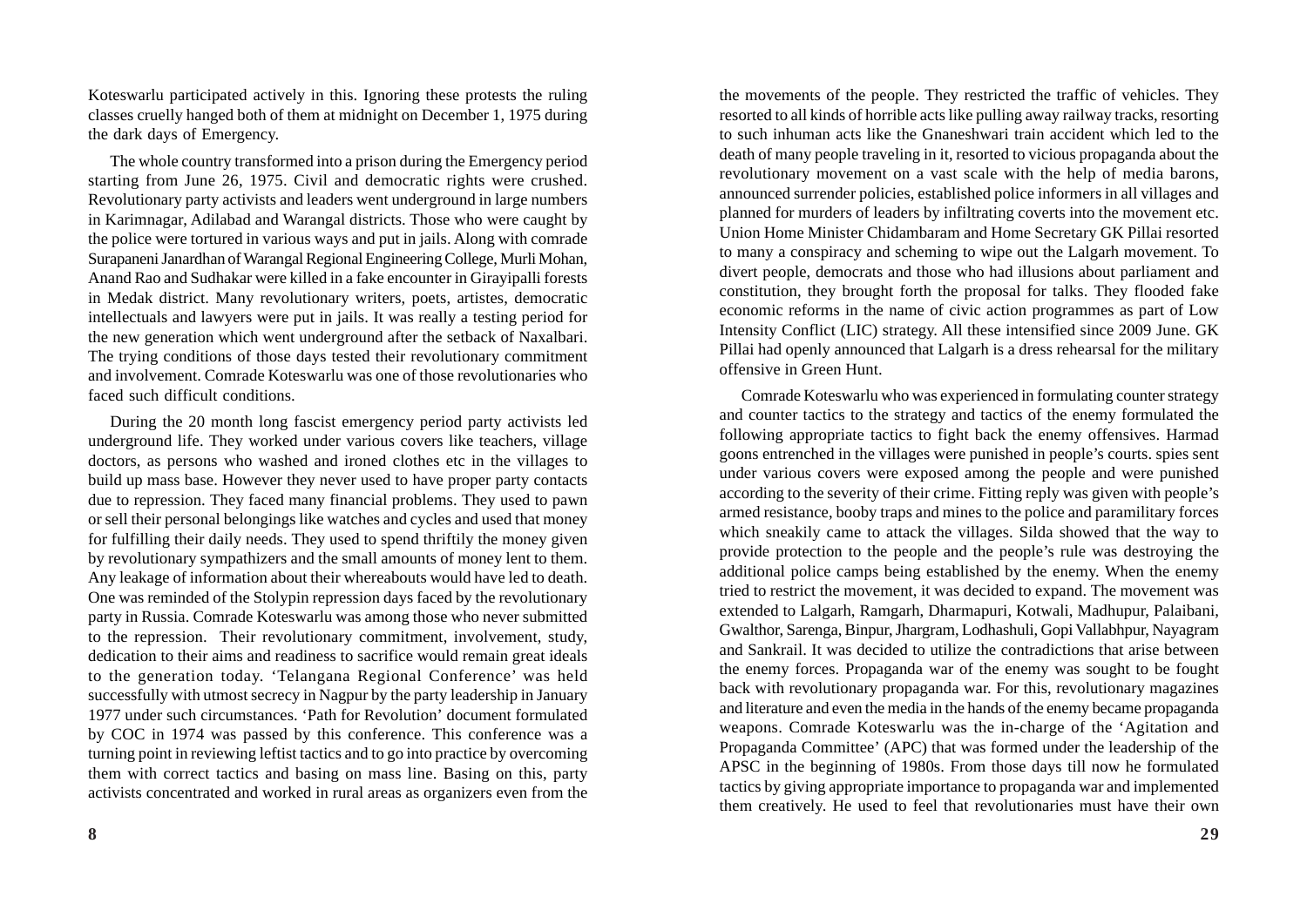stopped. Firstly, they proceeded to fulfill their minimum needs on their own. The mass organizations there not only provided education and medical care to the people but have also improved the public distribution system and took it into their hands. The 'people's rule' propagated by the social fascists since thirty years was ended and the oppressed masses began ruling themselves under a revolutionary line. People began building new history with their brave battles and unique sacrifices. Comrade Koteswarlu's guidance was present behind all these.

People dragged to the streets the social fascist goons who resorted to many kinds of violence and atrocities on them since thirty years. People destroyed the party offices that turned into cells of atrocities of these goons, brick by brick with lot of hatred. As these party offices were torture chambers people came in hordes to destroy them. People seized the many kinds of torture implements and the guns in those offices. People's courts punished notorious goons in every village. Comrade Koteswarlu strove to give proper guidelines to these people's courts in accordance with class line and mass line. Till then whether it was a teacher, village *sarpanch*, panchayat secretary, patwari or police – all of them belonged to CPM and they have imbibed the culture of harassing the people. So people revolted against them too. Many of those who participated in the mass struggle joined the people's militia and PLGA. They fought against revisionists with revolutionary politics. Hundreds of activists emerged from people's militia and PLGA. The leadership given by comrade Koteswarlu in this whole effort is prominent.

Within a short period Lalgarh movement was again extended to the revolutionary areas of the 1970s up to the banks of the river Suvarnamukhi and the borders of Gopi Vallabhpur district. Lalgarh reached Kolkata. Lalgarh attracted students from many cities including Delhi, Mumbai, Bangalore and Hyderabad and intellectuals, democrats and well wishers of Adivasis. Lalgarh rallied film producers, poets, artistes and journalists. It drew the attention of the fighting people of North- East states. Solidarity committees of Lalgarh mass struggles came into existence all over the country stating that 'Lalgarh is not alone, we are with Lalgarh'. Comrade Koteswarlu played his role in building this solidarity movement with CPI (Maoist) at the core.

In order to wipe out the Lalgarh People's Revolt, Harmad Vahini, the central and state police forces and special commandos like the Cobras were deployed in their thousands in the villages and the forests. They controlled

emergency dark days. Comrade Koteswarlu was given responsibility for Marimadla area in Sircilla *taluq*. As anger of the people burst forth all over the country against fascist repression of Emergency, Indira Gandhi lifted the Emergency in March 1977.

## **Leaving An Indelible Mark In The hearts Of The People As An Organizer**

Comrade Koteswarlu who took up responsibility as peasant organizer in Sircilla area was soon arrested. Coincidentally he was arrested on the same day that the Emergency was lifted and so his life was saved from a fake encounter. Within three months he was released on bail.

Several enquiry committees were set up to enquire about the atrocities committed by the Indira raj during the dark days of Emergency. The protest of the people was so huge that even Indira Gandhi had to taste lock up custody for some time. Under such circumstances government appointed the Bhargava Commission for enquiry on Girayipalli encounter. A committee was formed by PUCL under former high court judge of Mumbai Justice VM Tarkunde with nine prominent lawyers and intellectuals. Comrade Koteswarlu was one of the radical students who put serious efforts to keep the collected evidences about that 'encounter' before the Bhargava Commission through Tarkunde Committee.

In August 1977 in the light of the lessons gained from the Naxalbari rebellion, in the backdrop of APSC formulating concrete tactics according to the concrete conditions, revolutionary activities gained momentum all over the state. RSU was strengthening all over the state. RSU emerged as a new force in all educational institutions in the main district and *taluq* towns.

In February 1978, the second state conference of RSU took place in an enthusiastic atmosphere in the premises of junior college in Hanumakonda. Comrade Koteswarlu spoke as a representative of the party there and gave an inspiring speech about the tasks of the revolutionary students in the present political conditions and on boycott of sham elections. Responding to the call of the conference, hundreds of students and youth took the slogan of 'Land to the Tiller' into villages through 'Go to Village' campaigns in summer. Since then 'Go to Village' summer campaigns was established as a revolutionary tradition every year. Comrade Koteswarlu put great efforts in teaching political classes for the students and youth and in sending them to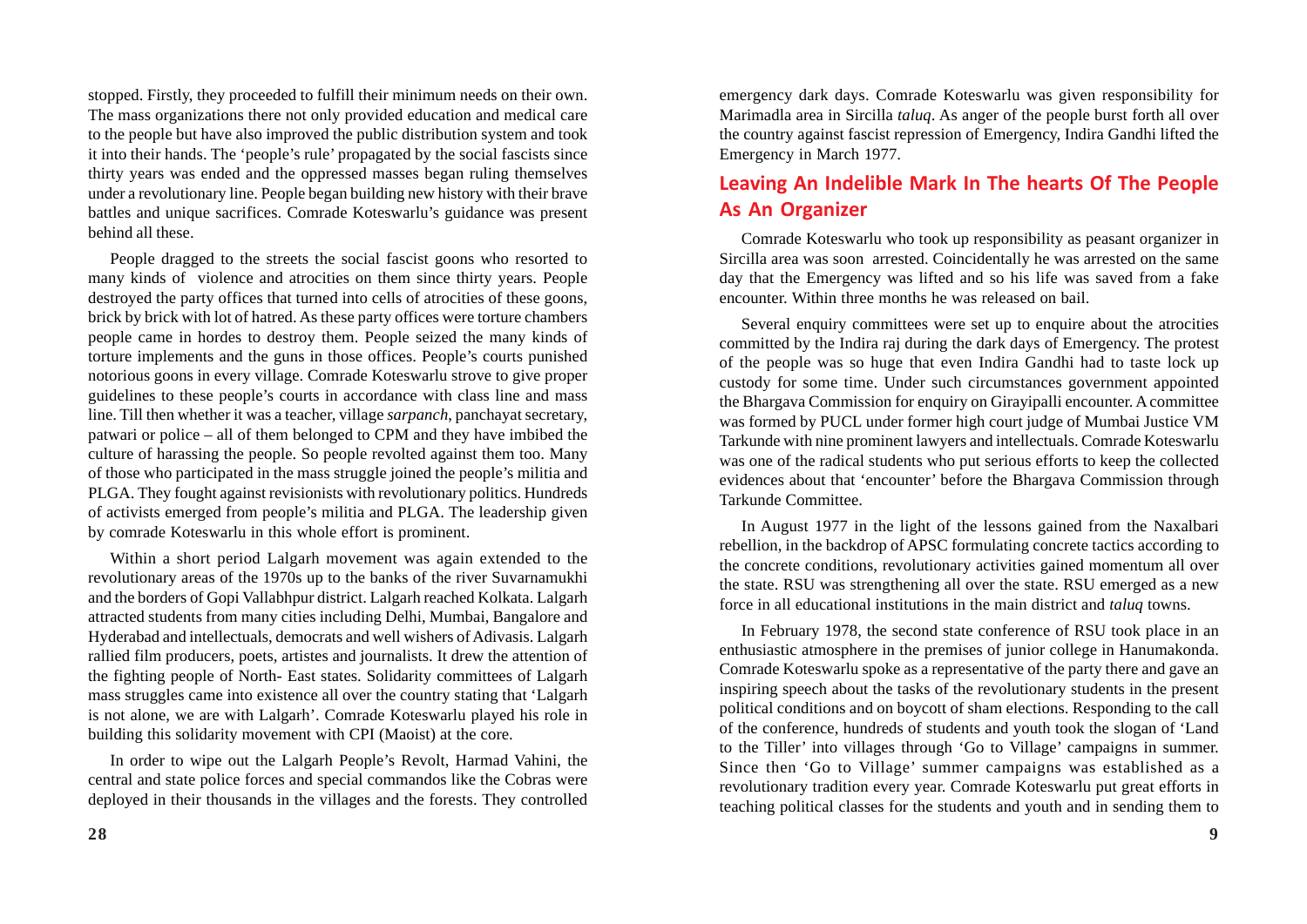the villages.

The Radical Youth League (RYL) was formed in 1979 and later in 1981 the Andhra Pradesh Rytu Coolie Sangham (APRCS) was formed and came into existence one after another. Revolutionary activities intensified in the villages. The peasantry which was crushed under bonded labour since generations in the *Gadis* (feudal mansions) of the feudal lords began consolidating with revolutionary politics. The oppressed masses who were crushed under the Telangana land lords were greatly relieved with the politics which encouraged them to live a life of dignity. Revolutionary politics stood in support of the village women who had faced endless atrocities in the *Gadis* of the land lords. Struggles were waged to occupy lands of the land lords, fallow lands and for rise in the wages of the laborers working under the land lords. Each village in Karimnagar district put a brake to the land lords authority. In those days in Karimnagar and Adilabad districts each village was ruled by a brutal land lord. Lothunur Rajeswara Rao, Maddunur Rajeswara Rao, Itikyala Satyanarayana Rao and Mandamarri Madhava Rao (in Adilabad) made the lives of the peasantry miserable. Each one of them was a murderer and a feudal autocrat. Radical students and youth took them head on under the leadership of the party. Comrade Koteswarlu was an important comrade among those who stood as representatives and leaders of this consolidated strength in the district.

As a result of these peasant struggles, production relations in the rural areas were shaken to the core. Democrats, revolutionary intellectuals, lawyers, teachers and employees with progressive ideas in the state stood in support of these struggles. As part of solving the principal contradiction (against feudalism) the vast oppressed masses began consolidating in the Telangana villages. Teachers and employees federations began rallying actively on their genuine demands. Comrade Koteswarlu had deep relations with the employees and gave them guidance about their issues with the understanding of the party. He established relations with the lawyers in all the *taluq* centres including the district sessions court and gave lot of attention to the cases of the party activists and the peasants. Comrade Koteswarlu participated actively in all the open activities and led them. Soon, under his leadership second rank leaders like Sayini Prabhakar, Daggu Rajalingam, Bayyapu Devender Reddy (all of whom were martyred later) and others developed and came to the forefront.

made. Later they came to the fore in the form of Green Hunt multi-pronged offensive.

## **Leader of Lalgarh Mass Movement Who Held Aloft The Legacy Of Naxalbari**

At the end of the first decade of the  $21<sup>st</sup>$  century 'Lalgarh' came to the fore as the beloved battle cry of the revolutionary masses. From end 2008 to end 2010, for nearly two years Lalgarh was on everybody's lips. It won the accolade of the proletariat of other countries of the world. 'Lalgarh' became popular as the heir of Naxalbari.

Lalgarh people fought with the state to protect their lands. The state fascist police fell like a pack of wolves on the people who stood firm in the struggle for land. Murders and atrocities became a daily routine for the police. The people there, particularly the Santhal Adivasi masses formed the 'People's Committee Against Police Atrocities' (PCAPA). Under the leadership of the committee people consolidated in their thousands. They firmly demanded that the police officer who resorted to violence and atrocities on their women and children must apologize. They closed all the roads leading to their villages to stop the police from entering. Young men and women dug whole stretches of roads. They fell trees and blocked the roads. The struggle did not stop at this. They fought against police atrocities by further consolidating themselves and gave them a fitting reply.

The exploiting state system came to a complete standstill in that area for some months. The Junglemahal area was the border forest area of Medinipur, Purulia and Bankura districts. Hundreds of villages in that area turned into a battlefield. People were the soldiers in that battle. People's militia took up the task of defending the people. Thousands of people's militia armed themselves. Students, women, peasantry and youth consolidated in the form of Sidhu-Kanu militia as heirs of that glorious history. (Sidhu and Kanu were brave Adivasi brothers who revolted against the British imperialists in the freedom struggle). The struggle which began as a struggle against police atrocities gradually developed into militant struggles on all the genuine issues of the oppressed masses. They fought against price rises. They demanded fair prices for their crops. They demanded that police camps be lifted from educational institutions, that fake encounters be stopped and that Green Hunt military offensive be withdrawn. They demanded that building of SEZs must be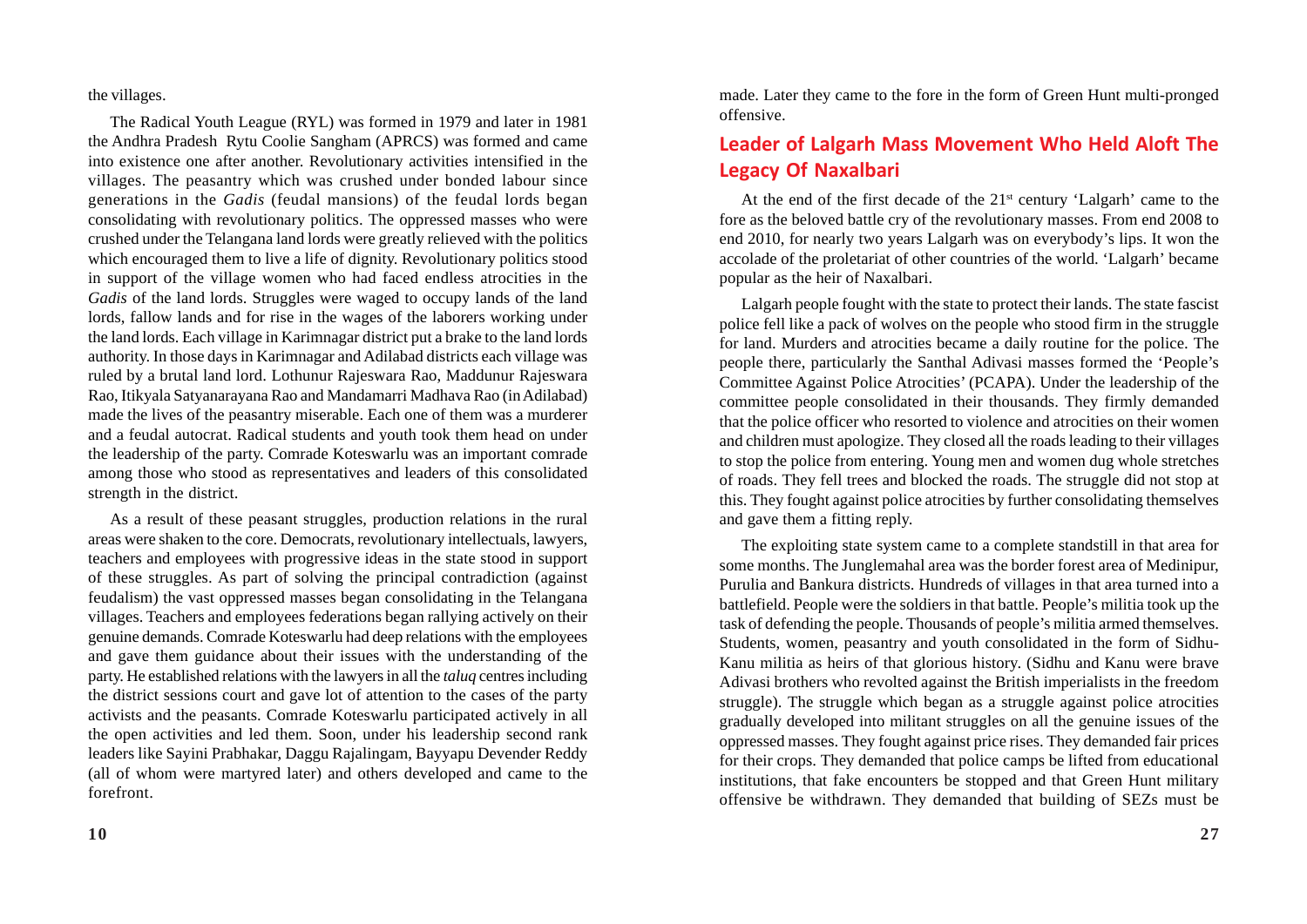not surrender. Students, intellectuals, workers and democrats came forth in support of the Nandigram struggle. Pro-people forces came to Nandigram from various areas including Delhi, expressed their solidarity for their struggle and stood with them. As part of the anti-SEZ struggle, people inaugurated several new forms of struggle in Singur and Nandigram. They took up all forms of struggles right from an ordinary protest form of struggle of the masses like 'Arandhan' (not lighting the cooking fire) to armed resistance. In Nandigram people established on a war footing factories producing country guns. They fought face to face with the armed goons of the CPM and with the police and CRP forces. Nandigram turned into a battlefield. Finally, the left front government under Buddhadev had to yield to the mass struggle of Nandigram. Chemical hub had to retreat from Nandigram. Tata's Nano shifted to Gujarat from Singur. People emerged victorious. Behind these successes was the effort of the vanguard of the proletariat and it was led by comrade Koteswarlu.

By the time of celebrating the anniversary of Nandigram people's victory, Lalgarh revolt came to the fore with its own unique characteristics. Jindal entered Lalgarh with his investments. Buddhadev Bhattacharya and Ram Vilas Paswan invited Jindal with red carpets. The central and state governments deployed their state machinery in full gear in order to facilitate the loot of people's properties, particularly the mineral wealth of Junglemahal people. But Junglemahal resisted. The convoy of Jindal, Buddhadev and Ram Vilas Paswan had to taste the mine blast of PLGA guerillas as they did not heed to people's requests. Later as the police forces unleashed severe repression on the people, their anger erupted and a great revolt began. November 13 gained a place in history as Lalgarh struggle day.

By the time Lalgarh mass struggle burst forth, huge upheavals occurred in the economies of the world and our country. A new crisis in US, the bubble of unpaid housing loans burst. This led to severe financial crisis. The economies of several 'developing' countries including India got caught in the quagmire of imperialist crisis and are gasping for breath. No amount of bailouts and wealth are sufficient to come out of this crisis. They want new resources. As part of this search it became their immediate agenda to loot the resources lying under the ground from Surjagarh to Lalgarh. But they understood that it is not possible to loot these resources according to their will without wiping out the Maoists in that area. So new suppression and annihilation plans were

### **Kotanna As The Leader Of The 'Jagityal Jaitrayatra' That Turned The Course Of History**

September 9, 1978 was the second death anniversary of Comrade Mao. Jagityal town was packed to the fill with thousands of peasantry. The premises of the junior college was bursting with people. Peasants belonging to more than 150 villages in Karimnagar, Adilabad and from border villages of Nizamabad district reached the venue of the Jagityal meeting. They all came for land. The slogan of 'Land to the Tiller' mobilized them. They challenged landlordism. They were all peasants who were prepared to end the atrocities of the *Gadis* of the land lords. They were peasantry for whom each day is filled with unbearable bonded labor and criminal taxation. Comrade Kotanna was one of those seated on the stage. He was one of the main speakers there. The deluge of masses which converged from hundreds of villages gained a permanent place in history as 'Jagityal Jaitrayatra'(Victory March of Jagityal). Comrade Koteswarlu earned an eternal place in the hearts of the sea of masses that attended that meeting.

More than 60 hard core land lords abandoned their *Gadis* and fled to the towns due the political atmosphere created by the Jagityal Jaitrayatra. In hundreds of villages land lords prostrated before the peasantry. Peasantry stopped giving 'fire and water' to the land lords. Social boycott of the land lords in the villages became famous as 'fire and water bandh'. In villages where the writ of the land lords ran large, where the word of the land lord was the law, this was a struggle form where peasantry in rags and the *Mala*, *Madiga* ('untouchable' castes in AP) bonded labour who were crushed under the heels of the land lord, that is, oppressed masses belonging to all castes came together and boycotted the land lords. In the villages the wives of land lords had to clean the courtyards and the cattle sheds. They used to sweat profusely after cleaning the whole house with the broom. There was nobody to milk the cows, nobody to shave the beards or wash the clothes. Hundreds of acres of crop lands lay fallow as there was no one to plough them. This was the essence of this struggle form.

The RCS challenged the land lords in each village and asked them to pay back the taxes they had imposed on the peasantry in the various panchayats (village courts) they conducted on family issues, caste issues etc. The Telangana land lords complained to the then Chief Minister Chenna Reddy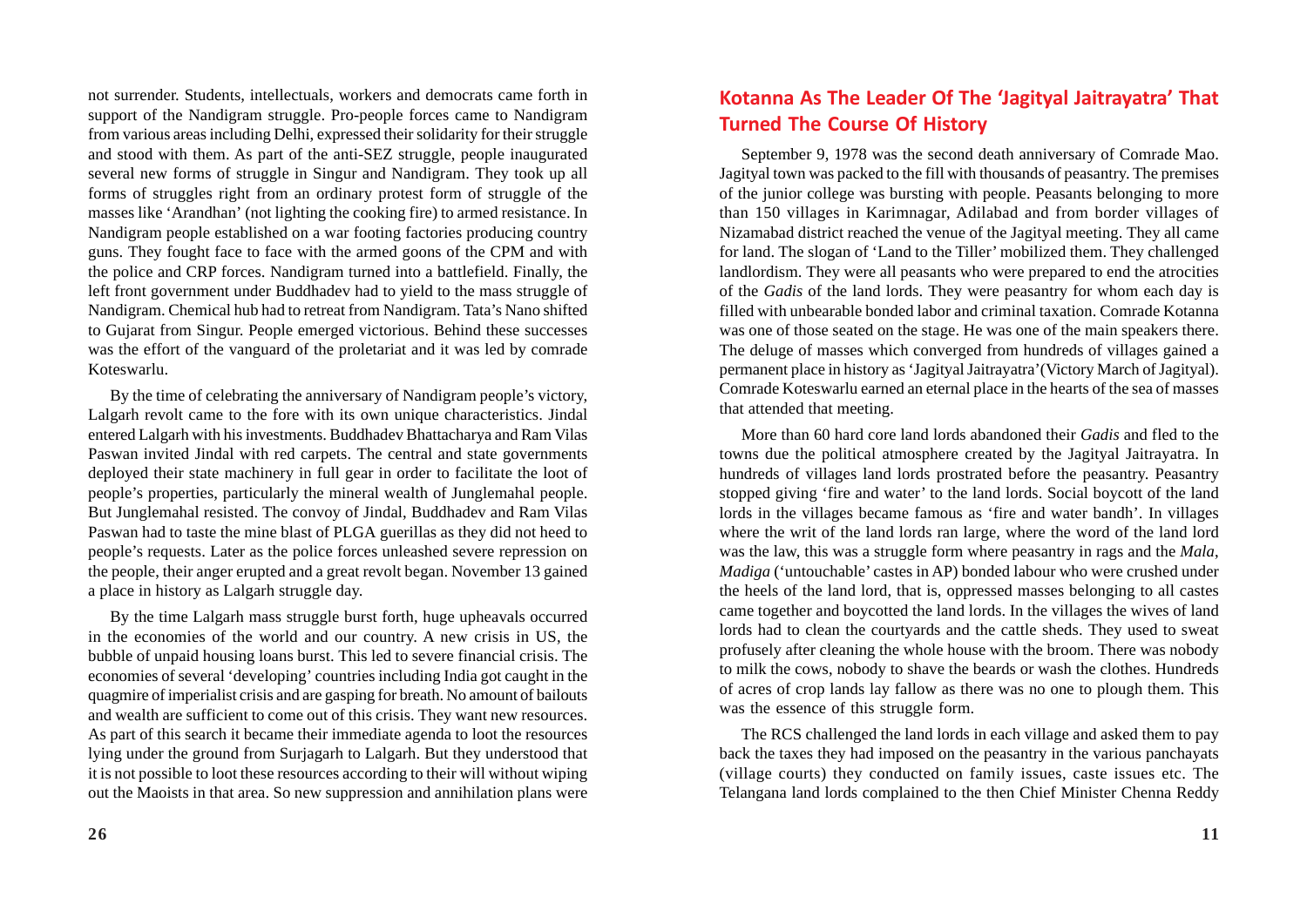and asked him to control the situation. 'State' entered. Chenna Reddy government proclaimed Sircilla and Jagityal *taluqs* as disturbed areas. Special armed police forces entered the villages to protect the *Gadis* of the land lords. In this process land lords in Jagityal area killed the peasant activist Posetti. With this the peasantry were left with no way but to fight back the state violence.

In 1978, peasants of Raghanedu village of Peddapally *taluq* arrested the land lords who did not accept their demands. In those days this incident created a big sensation as 'Raghanedu Kidnap' and fear gripped the land lords. Comrade Koteswarlu led this. He used to bring to the fore new struggle forms with the participation of the people and according to the aspirations of the people. He proved many times that it was from people's movements that struggle forms would take birth. In the conditions where villages were surrounded by the *khakhi* forces and were kept on toes at the point of the gun, comrade Koteswarlu once again went underground. But within a few days he was arrested near Rachapalli village in the same *taluq*. Within a few days he was released on bail and went underground again. There were many instances in his revolutionary life where he escaped deftly from the police dragnet.

By then the unemployed youth and peasantry got consolidated in many villages in the district. In the manner of the *Guthapala Sangham* (Lathi organizations), *Gram Raksha Dalams* (village defence squads) were formed in hundreds of villages. *Gram Raksha Dal* were formed in Palthem, Dungaturti, Kukkalagudur, Raghanedu, Bayyaram, Ramayyapalle, Takkelapalli villages in Peddapalli *taluq* and dozens of villages in Manthani, Jagityal, Korutla, Metpalli, Huzurabad, Husnabad *taluqs*. The *Gadis* became abandoned and the authority of the land lords evaporated. Villages glowed red with red flags and revolutionary songs.

## **Comrade Koteswarlu Takes Up Leadership Of The AP Movement**

In Karimnagar district peasant movement began consolidating. Peasantry gradually got used to facing the atrocities and violence of the *khakhis* and to resisting it. The district jail was always crowded with the revolutionary peasantry arrested by the police. The sessions court and the *munsif* court were always crowded with peasantry on whom false cases were foisted by wing extremism is the biggest internal security threat for the country'. The exploiting Indian ruling classes which kowtowed to the imperialist globalization economic policies brought to the fore several anti-people policies. Special Economic Zones (SEZ) are one of these.

SEZs became a night mare to the people in all the states. Several state governments began giving away the crop lands of the peasants to the SEZs. The exploiting ruling classes praised to the sky the importance of SEZs in the development of the country's economy. But the oppressed masses recognized that they were paving the way for their destruction and waged militant struggles in places like Singur and Nandigram. People opposed the Nano car industry which Tata intended to build in Singur and the chemical hub to be built by the Salem group of Indonesia with foreign investments in Nandigram – both in West Bengal. 'We would give our lives but not our lands' became the battle cry of the people. Our party took up this slogan and stood in support of the fighting peasants in Singur and Nandigram. Comrade Koteswarlu with his vast experience guided the West Bengal State Committee (WBSC) such that they can lead these movements. Party was successful in making the peasantry wage militant struggles for their lands by guiding the mass organizations which joined the BUPC (struggle committee opposing land grab) that was formed as part of united front. Nandigram women consolidated themselves as 'Matangi Mahila Sangathan' for their lands. People, particularly the youth were ready to wage armed resistance and stood in the forefront in fighting back the social fascist goons.

'Marxists' who dedicated themselves to serve the comprador bureaucratic bourgeoisie (CBB) and the imperialists who stood in their support did not hesitate to turn Nandigram into a graveyard for the sake of lakhs of crores of foreign investment. There is not a single atrocity which they have not committed there. The CPM goons shamelessly massacred the people without any scruples. Atrocities on women were unspeakable. They cut to pieces many young men and women who stood in the forefront of the struggle for their fertile lands and threw the pieces into canals. The dead bodies of several people went missing. They resorted to massacres to douse the flames of mass struggle in Nandigram that were leaping high by November 2007 by mobilizing their goonda vahini in their thousands all over the state. The goons carried the modern rifles of the police and CRP forces along with their own weapons and fired indiscriminately on the fighting masses. But the people did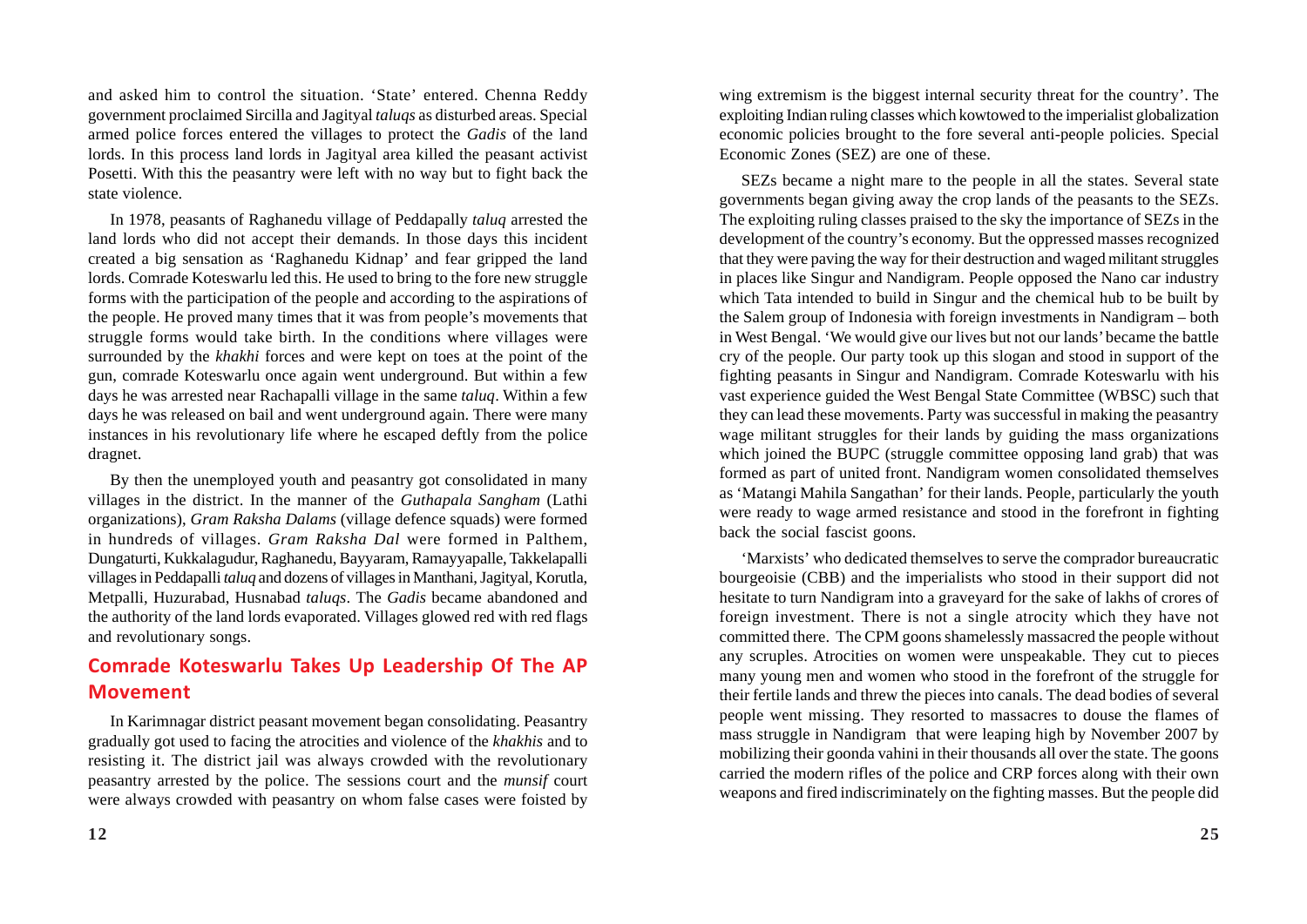2004. This was a glorious episode in the nearly four decade long course of history after Naxalbari. The unified party successfully held its Unity Congress-9th Congress in 2007 January. This Congress elected comrade Koteswarlu as CCM and he was taken into the PB.

## **Efforts To Develop The Movement In East And North India**

Since the end of 1993 comrade Koteswarlu's revolutionary life was lived mainly in Eastern and North Indian states and was particularly connected with development and expansion of revolutionary movement in West Bengal. Since the beginning of 1994, he strove to develop the movement in Delhi, Haryana, Punjab and UP while making Bengal his main area of activity. After the completion of unity with Party Unity in 1998, he concentrated on developing the revolutionary movement in Bihar-Jharkhand states too. He deeply studied the armed peasant revolutionary movement which was going on under the leadership of PU from the past and put efforts to develop it further to a higher stage. He attended the state committee meetings there, toured the movement areas, intensified class struggle and gave appropriate guidance in developing guerilla warfare. He put special efforts in moulding party members into professional revolutionaries and in making them stick to the movement and the people constantly. After the merger of MCCI and PW parties in 2004, comrade Koteswarlu concentrated mainly on West Bengal as PB member and as member of the newly formed East Regional Bureau.

While fulfilling these responsibilities he continued for some time in CCOMPOSA as the responsible person from the party. He guided the formation of anti-imperialist forums at the all India level. He maintained good relations with the various national liberation organizations and participated in the bilateral meetings with them as the representative of the party. He guided the various revolutionary and democratic organizations and laid the foundations for the building of a countrywide, strong anti-imperialist, anti-feudal united front.

After the merger of the two parties, a very favorable revolutionary situation was created in the country. The formation of PLGA by the merging of the two people's armies doubled the enthusiasm of the oppressed masses. The exploiting ruling classes were worried with the increased strength of the party due to the merger. They unleashed a storm of foul propaganda that 'left the police. In 1977 after party work was started among the masses with new tactics, comrade Kotanna was elected as the secretary of the joint district committee formed with Karimnagar and Adilabad districts. By 1979 the movement consolidated in scope and intensity and so to lead this, two party district committees were formed. Comrade Kotanna was elected the secretary of the Karimnagar district party committee while Comrade Shyam (martyr Nalla Adi Reddy) was elected the secretary of the Adilabad district committee. Comrade Koteswarlu attended as a delegate the 12<sup>th</sup> AP State Party conference of the erstwhile People's War in September 1980 and was elected into the state committee. Within two or three months time he was elected by the State Committee as its secretary. At that time he was just 26 years old. Since then he led the AP revolutionary movement in the name of Prahlad.

Among the most important decisions taken by the  $12<sup>th</sup>$  party state conference were - developing Karimnagar, Adilabad district peasant struggle to the level of guerilla zone, sending one-third cadre of the party to form squads which are the initial form for the building of people's liberation army with the aim of establishing liberated areas and extending to other districts of Khammam and Nizamabad in North Telangana along with expanding to several other areas. The entire party readied itself to implement them on a war footing. By June-July, 1980, APSC selected 35 young revolutionaries and sent them to DK. With the formation of the peasant revolutionary squads, party took the first steps towards building people's army. The armed peasant movement of Karimnagar and Adilabad districts stood in support of this and comrade Prahlad played a prominent role in this as the state secretary.

# **Kotanna's Role In Developing The Revolutionary Movement While Fighting Back The Fascist State Violence**

The militant peasant movement, student movement developing on a huge scale, the emerging proletarian struggles, the developing democratic rights movements and the newly expanding forest movement were all developing by fighting back the state violence let loose by the ruling classes. In the offensives which were intensified by the police of the neighboring states where the squads have extended, comrade Peddi Sankar laid down his life on November 2, 1980 and became the first martyr of DK.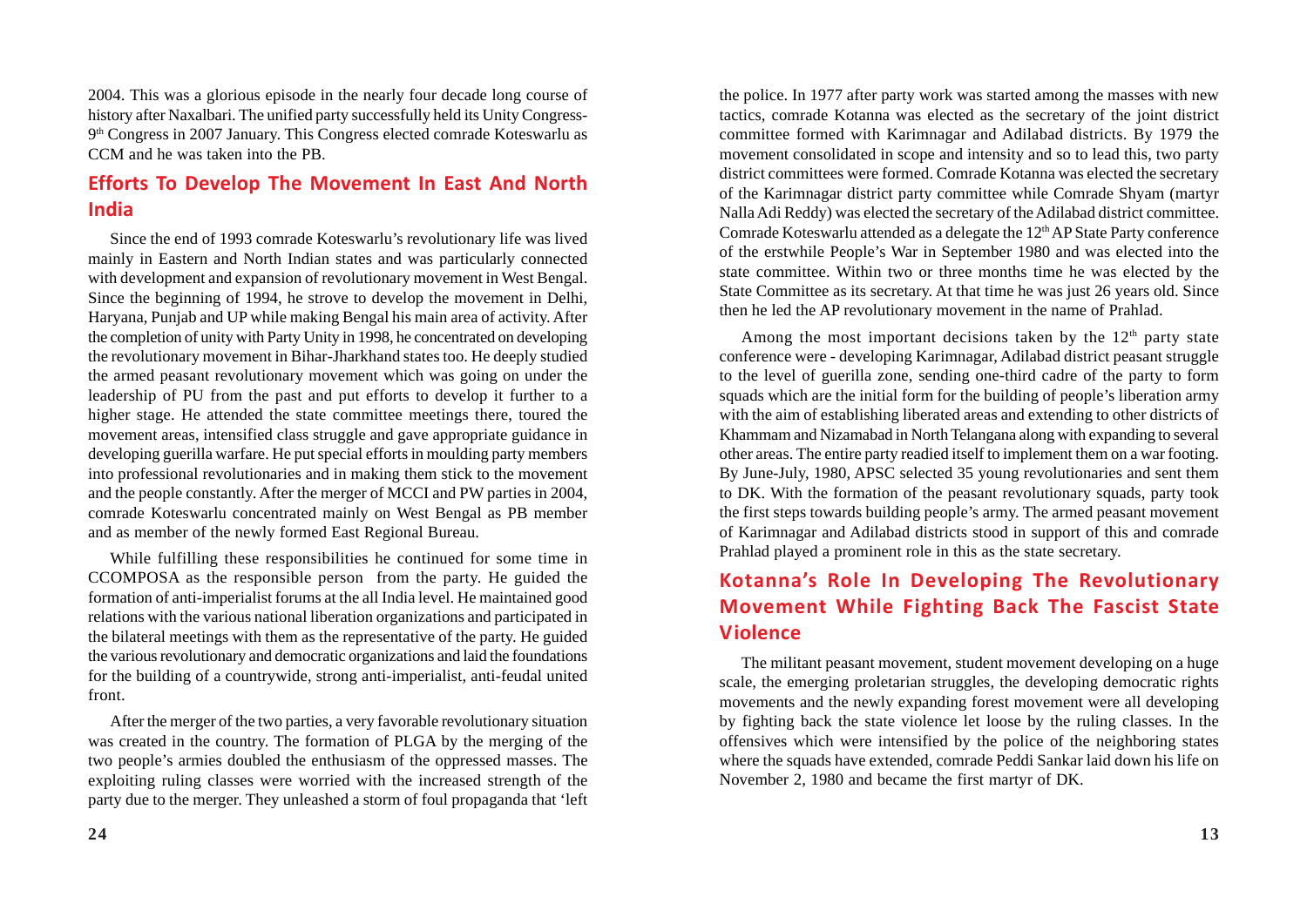State shamelessly resorted to massacres to stop the revolutionary movement. The Indravelli massacre took place as part of this. On the occasion of the Adilabad district RCS conference, the Adivasis who carried on the struggle legacy of Komuram Bhim converged in Indravelli on April 20, 1980 to hold a public meeting. Thousands of people reached the meeting venue carrying their traditional instruments like *Tudum* and weapons like knives, bows and arrows. This terrified the *khakhi* police and they fired indiscriminately on the huge gathering. 13 Adivasis died in this massacre and 60 of them were injured. This incident gained notoriety as another Jallianwalah Bagh in Adilabad. The care and dedication shown by comrade Koteswarlu in mobilizing the democrats and doctors for medical care of the injured persons in those firings will always serve as an example for the revolutionaries to follow.

State wanted to close all the roads to Indravelli. But the fact is that so many roads have opened into the forest with this. The plains which were ablaze surrounded the green forests. The workers' *bastis* joined in. Indravelli massacre sparked a fire in the coal mines.

### **Active Role In The Development Of Singareni Workers Movement**

In 1981, a historical strike of the Singareni workers was conducted for nearly two months. Indefinite strike was conducted demanding the implementation of the 5<sup>th</sup> Wage Board and several other just demands. As a result of the strike, production of electricity fell down drastically due to lack of coal. Industrial production stopped in many industries. Trains came to a standstill. The then Chief Minister Anjaiah had to inevitably bend to the demands of the workers. But as he was adamant that he would hold talks only with the recognized trade unions, party took a new decision with initiative and formed a new trade union. Till then, party had the understanding that it would work mainly in the old trade unions (mainly in the revisionist trade unions at that time) and consolidate its forces in them. But the long drawn strike of the coal mine workers led to the formation of a new trade union named 'Singareni Karmika Samakhya' (Sikasa). Behind this historical decision, the presence of mind, creativity and talent of comrade Shyam who led the Singareni movement from the beginning and that of comrade Prahlad and other comrades are praiseworthy. For nearly two decades Sikasa stood at the forefront in all the

understanding in the organizational and military spheres. It decided to intensify the unity process with the remaining revolutionaries. That Congress gave correct direction regarding intensifying guerilla warfare with the aim of building liberated areas, speeding up the process of forming liberated areas by building guerilla bases in guerilla zones, conducting tactical counteroffensives in the strategic phase of self-defence, fulfilling the tasks of the party in the form of campaigns by concentrating all its forces and developing GRCs into powerful Revolutionary People's Committees (RPCs). Majority delegates defeated the left adventurist line which came forth in that Congress and enriched the past experience in the correct revolutionary line. The review of the past practice done by the party in 1980 served as a beacon of light for the later revolutionary practice and the reviews of 1995 and 2001 served as valuable guides for the present practice. It is noteworthy that CCOMPOSA (Coordination Committee of Maoist Parties and Organizations in South Asia) had already been formed by then. The 2001 Congress was held when good relations were being maintained with RIM (Revolutionary International Movement). That Congress opined strongly that the clashes with MCC must be stopped. Comrade Koteswarlu who was once again elected as a CC member in that Congress was taken into the Politburo. Regional Bureaus were formed for the first time after this Congress and he was given the responsibility of secretary of the North Bureau (comprising of East and North Indian states of West Bengal, Bihar, Jharkhand, Uttar Pradesh, Odisha, Delhi, Punjab and Haryana) by the CC.

Comrade Koteswarlu put full efforts for unity between the erstwhile PW and MCCI. By the time of the 2001 Congress erstwhile MCCI had already declared unilateral ceasefire and after the Congress erstwhile PW party declared ceasefire. With this, tensions were released and the clashes stopped. This paved the way for restarting the process of talks between the two parties. Both the parties identified the period of clashes as a 'dark chapter'. In the erstwhile PW CC meeting held in end 2002, comrade Koteswarlu brought forth the proposal that the MCCI was favorable for unity talks and that the process of talks must commence at once. CC accepted this proposal unanimously and with great enthusiasm and selected a highest level highpower delegation with all powers for talks. Comrade Koteswarlu was one of its members. Comrade Koteswarlu played a key role in the bilateral talks which were held in three phases between the two parties in 2003-2004. The positive result of these is the emergence of CPI (Maoist) on September 21,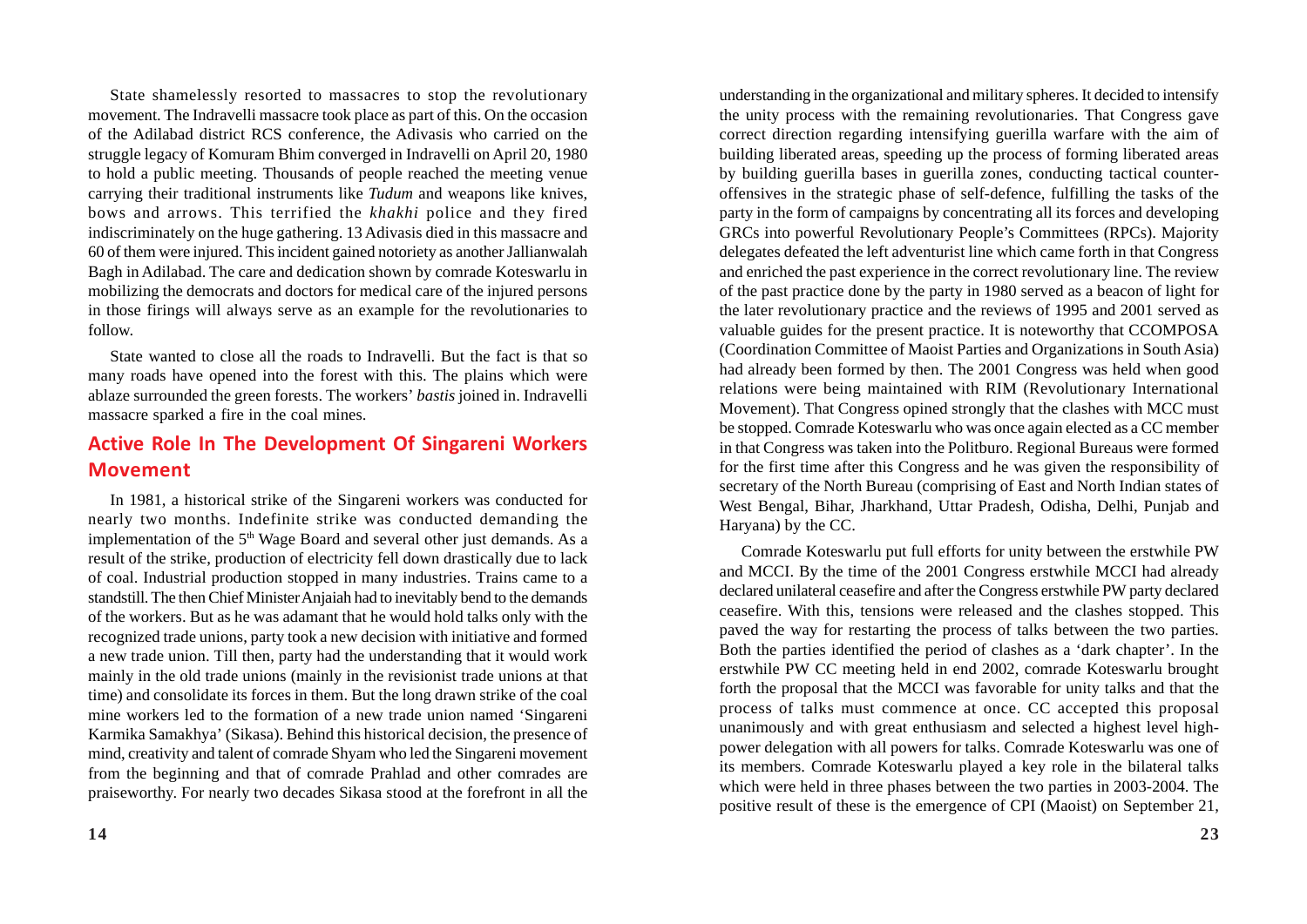Party has been putting efforts from the beginning in uniting the revolutionary forces. The All India Special Conference of the erstwhile People's War party held in 1995 deeply reviewed the practice after the 1980s. Comrade Koteswarlu played his role creatively in the unity talks with various revolutionary groups and forces basing on this review.

This conference concluded that 'this is still a Leninist era' regarding the era question. It concluded that the call to withdraw armed struggle in 1977 August was not necessary and that the Three World Theory of the revisionist Dengue clique was a distortion of Mao Thought. It gave clarity about the boom and crisis in the world economy after the Second World War and about active and passive boycott of elections apart from many other issues. Apart from ideological and political issues this conference reviewed the experience of the party in organizational and military spheres too in new aspects and developed a higher level of understanding. It increased the sense of political power in practice and gave clarity about the guerilla zones.

CC formed the SCOMA (Sub-committee on Military Affairs) and SCOPE (Sub-committee on Political Education) in this conference. Com. Koteswarlu was given the responsibility of SCOPE. After this conference, the unity talks between the erstwhile PU and PW parties were stepped up. As a result of the unity efforts taken up by the party under the leadership of comrade Koteswarlu many organizations and individuals working in West Bengal began uniting with CPI (ML) (PW) by 1995 itself. He conducted polemical debates with various revolutionary groups and nationality struggle organizations in a conducive atmosphere on behalf of the CC by basing himself firmly on the party line. He could attract many people into the party with our party politics. In order to achieve unity of thought, action and organization between different forces and organizations, comrade Koteswarlu took up efforts in the direction of unity-struggle and higher unity. This paved the way for unity of revolutionaries.

In this course, unity process of erstwhile Party Unity and PW began. After four years of talks which were conducted in a comradely atmosphere, these two parties united in August 1998 and formed the CPI (ML) (PW). After the unity of these two parties the erstwhile PW held its  $9<sup>th</sup>$  party Congress in 2001 March successfully. This was a Congress which was held in legacy of the 8th Congress of the CPI (ML) after nearly 30 years of gap. This Congress further enriched the party line of the erstwhile PW. It gave a higher level

strikes and struggles on the genuine demands of the coal mine workers and became synonymous with the organized strength of the workers. Later Sikasa led to the formation of many more trade unions in Andhra Pradesh. Singareni workers participated in the funeral procession of comrade Kotanna with clenched fists paying red homage to their beloved proletarian leader and vowed to rededicate themselves to fulfill his aims. This shows the revolutionary bond between the workers and Kotanna.

Kondapalli Seetharamaiah (KS), the important leader who put serious efforts to again consolidate the party in the 1970s was arrested in 1982. The APSC planned for an action to get him out of the jail. According to the plan our comrades penetrated the dragnet of the police surrounding him, killed a constable and carried away KS from the hospital and led him safely into the revolutionary ranks. This episode was popular as 'great escape' and filled the revolutionary camp with lot of enthusiasm. Comrade Prahlad was prominent among those comrades who planned for this brave guerilla action.

Revolutionary movement developing under party leadership rendered the enemy sleepless with each passing day. By the end of 1981, a series of fake encounters was started in Jagityal area of Karimnagar district and was extended to other areas too. Outstanding party cadres like Bayyapu Devender Reddy, Haribhushan, Palle Kanakanna, Khairi Gangaram, Ramakrishna, Nageswara Rao and Sayini Prabhakar died at the hands of the enemy. Cruel *khakhi* officials who got awards and rewards for fake encounters got wind of the whereabouts of comrade Prahlad in Hyderabad (state capital) and tried to catch him. He resisted them with his pistol and escaped easily into the sea of masses in the city. Party took the decision to severely punish the hard core police officials who have been particularly targeting the revolutionary movement by intensifying fake encounters. In the course of intensification of class struggle, peasant and student guerillas wiped out cruel police officials like Yadagiri Reddy (Khazipet SI), Buchi Reddy (Peddapally DSP), Komal Reddy (Head Constable) and Lakshman Rao (Kagaz Nagar SI) with their country-made guns. The terrified enemy resorted to murders of civil rights leaders in a cowardly manner. Doctor Ramanadham of Warangal and Japa Lakshma Reddy of Karimnagar were murdered. Lawyer Gopi Rajanna was killed by communalists in Jagityal. With these murders the state laid bare its fascist nature. It was once again proven to the world that democracy, constitution etc are nothing but a sham.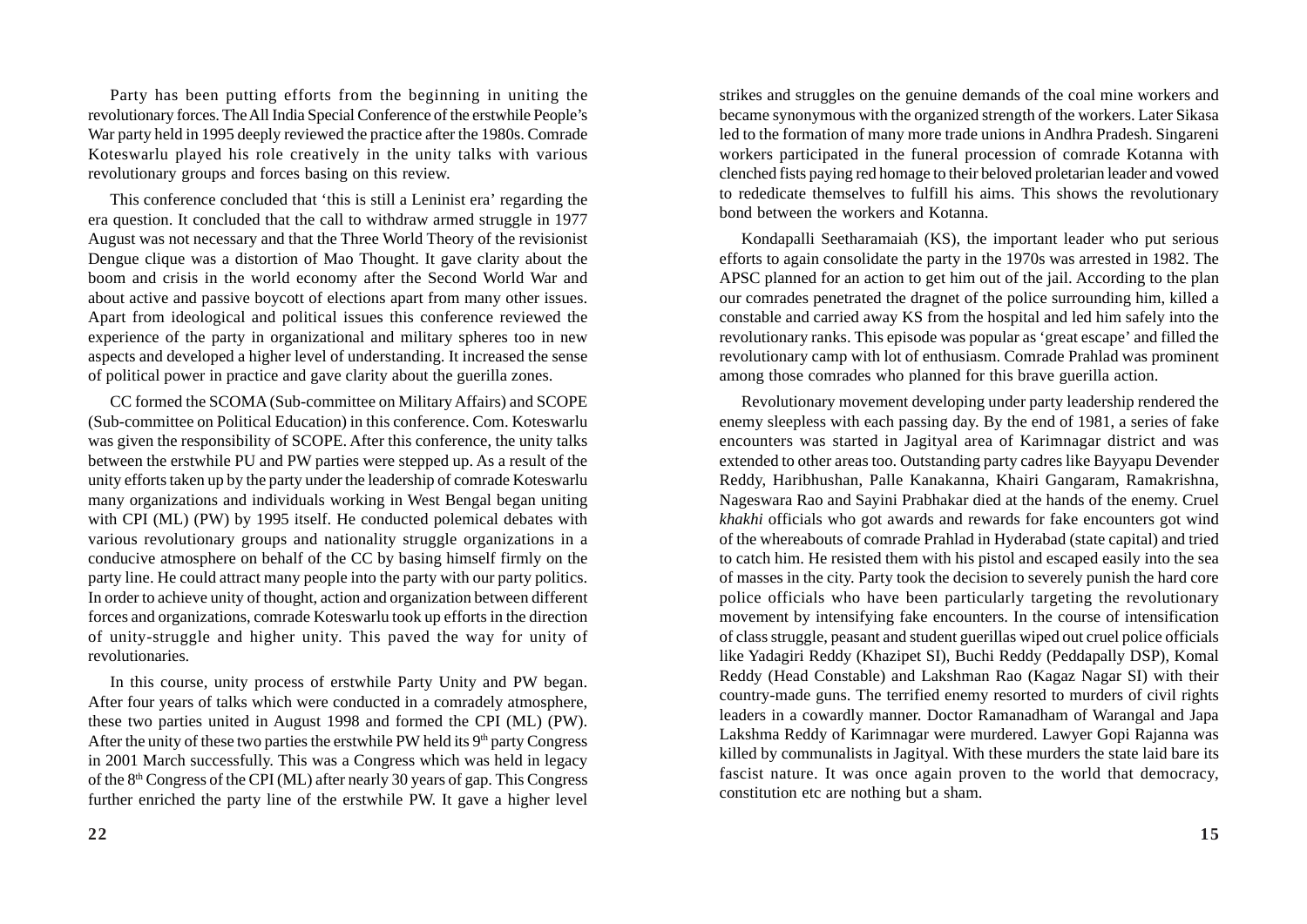The massacre of the state could not stop the expansion and consolidation of the revolutionary movement. In 1985, 'All India Revolutionary Students Federation' was formed. Revolutionary student organizations which were formed and working in several states came together in the form of a countrywide federation and laid the foundations for a strong student movement. Comrade Prahlad had not only put efforts in building this federation but had given close guidance to its first conference and made it a success.

In the light of the circular titled "Let us defeat the undeclared war of the enemy with a war of self-defence…" released by the APSC, party took some important decisions. Under the repressive conditions unleashed by the enemy, party took up the important tactics of reducing the number of SC members to five, of sending considerable number of cadres to DK as part of protecting the subjective forces, and of newly deploying revolutionary forces in other states of the country, particularly in the industrial towns. As part of this process and according to the decision of the party comrade Kotanna took up the responsibility of guiding the DK movement and went to the forest. Thus he reached the armed guerilla squads and a battlefield of the People's War. He took the name of the brave Adivasi warrior 'Ramji Gond' who laid down his life fighting with the Razakars as part of the anti Nizam struggle in comradeship with Komuram Bhim. From then on he became popular as 'Ramji Dada' among the people and cadre of DK, won their affection and carved a niche in their hearts forever.

#### **Inspiring Guerilla Life as a General of People's War**

After comrade Ramji entered PW politics, he used to read deeply and with lot of attention the principles of PW, guerilla warfare, necessity of building a people's army, experiences of China, Vietnam and Russia revolutions, experiences of Red Army, experiences of the world wars, the writings of military experts like Sun Tzu and Clausewitz and the military manuals of various countries. Along with studying them, he used to pay special attention to make the party cadres read them. This indicates the collective spirit in him. He used to pay special attention towards military training. He used to study with great interest and attention the battle experiences of Tamil Tigers, the experiences of Sikh battles and the many battles which were fought in the history of India. He put in lot of efforts to impart these experiences to the cadres by reviewing them in the light of the Maoist military theory. He constantly practiced to develop his military skills and strength.

party in building mass movements in Karimnagar and Adilabad districts changed the course of history. It was as part of developing them into higher level movements that the DK movement has emerged. By the end of 1980s North Telangana and Dandakaranya developed into guerilla zones. Basing on this rich experience, as their representative and their leader comrade Koteswarlu continued his efforts to unite the party all over the country.

Since the time of the formation of AICCCR (All India Coordination Committee of Communist revolutionaries) the erstwhile Maoist Communist Centre (MCC) and the erstwhile People's War party remained independent and were building the revolutionary movement in a vast area. Both the parties gave more importance to bring the unity talks which were being carried on since the beginning of 1980s to a conclusion and to unite the different streams into a mighty one. Even earlier erstwhile PW party had been putting efforts to achieve unity with Party Unity which was a part of the CPI (Marxist-Leninist).

At the same time in West Bengal where the movement suffered damages, comrade Koteswarlu started his work with determination putting to use his vast organizational capacity. He was a leader who had won the confidence that he would get good results in any sphere that he starts his work. Soon revolutionary activities began in Kolkata city, in Presidency College and in Jadavpur University. As part of fulfilling the task given by the party Comrade Koteswarlu put efforts to once again consolidate the revolutionary movement in West Bengal which had become the centre of power for the neo revisionist CPM gradually since Naxalbari. The whole world began understanding what a sham the propaganda about the implementation of land reforms in West Bengal by 'Marxists' ('as never before in any state') was and how they have been promising a fake paradise to the people. They were terrified that this was the beginning of their end, that it would shake their seat of power and that Naxalbari revisited the place. The 'red color' of the 'Marxists' who carried on an anti-people rule for more than three decades in West Bengal began paling with the deluge of mass struggles. The role of comrade Koteswarlu in this effort gained lot of prominence. It faced the severe wrath and hatred of the people due to its social fascist rule, its anti-people and procorporate policies and with the horrible violence and repression it unleashed on the people. The full scale defeat of it in the May 2011 elections are a result of this.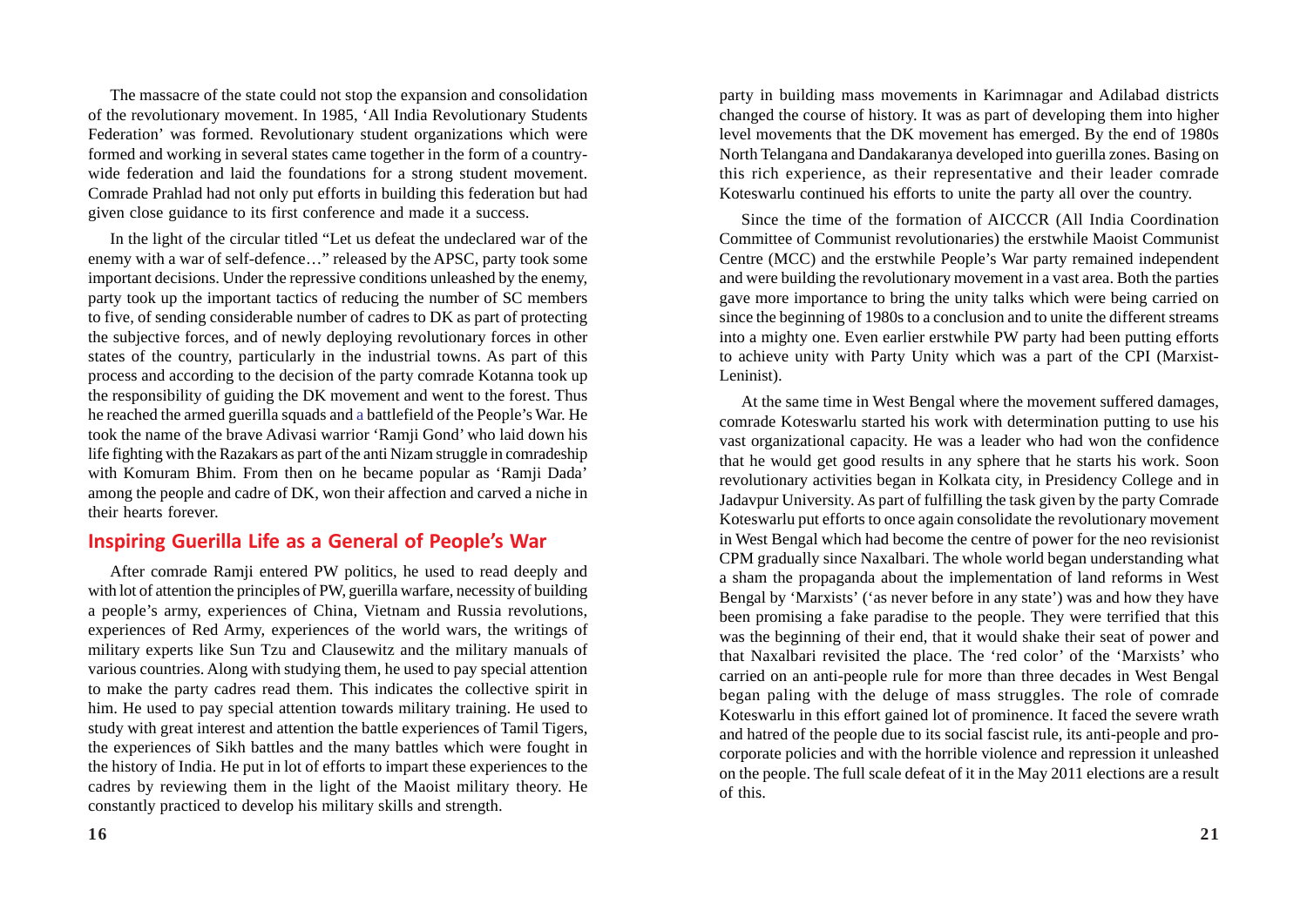to fulfill the needs of the PW in guerilla zones.

Under the direction of the CC, comrade Ramji left his own mark on every twist and turn that happened in the DK movement in the past 30 years. Comrade Ramji's efforts in developing the movement there are unforgettable. He applied in Junglemahal the experiences he gained by working directly in Jagityal and DK, and strove to build alternative people's power structure there. On February 10, 2011 he participated enthusiastically in the celebrations of 30 years of DK revolutionary movement conducted by the DK party. He analyzed very deeply the challenges in front of the DK movement in the backdrop of the developing revolutionary situation all over the world and the losses to the revolutionary leadership. That was his last message to the revolutionary ranks of DK.

## **An Ideal Communist Who Strove For The Unity Of The Countrywide Revolutionary Forces**

In end 1993, comrade Ramji took up the responsibility of expanding the movement in North and East India as a member of the Central Organizing Committee (COC). His main area of work was West Bengal. He introduced himself as 'Kishenji' there. He simultaneously took up many responsibilities there. Party gave him the responsibility of rebuilding and developing the movement which suffered damages after the temporary setback of the glorious Naxalbari rebellion in Kolkata city, Nadia, Murshidabad, 24 Paraganas, East and West Midnapore districts. As a member of the delegation selected by the then CC to fulfill the principal task of uniting the party which split into many groups with the setback of Naxalbari, he fulfilled his responsibilities greatly. He studied deeply and widely the political and ideological differences between the small, big groups and parties, which split due to left adventurism and right opportunism in them and remained separated, to achieve political unity with them. He understood them with a broad outlook.

As the unity efforts taken up by the then ML party during the mid-70s did not give any optimistic results, party came to the decision that it must concentrate on building the revolutionary mass movement first basing on the 'Strategy and Tactics' and 'Self-Critical Report' documents of the party. Party also came to the firm decision that carrying on unity efforts again basing on that experience only can lay the foundations to achieve principled unity between genuine revolutionaries. The great successes achieved by the

Comrade Ramji attended the first military training camp conducted during the rainy season of 1981. This camp was held in the forests on the borders of Karimnagar and Warangal districts and he learnt all the skills taught by the instructors with determination. During this training, comrade Gajjela Gangaram, an ex-student of Regional Engineering College and the beloved son of the Bellampally proletariat died as a grenade went off accidentally. Comrade Ramji never forgot the blood-soaked martyrdom of comrade Peddi Sankar as part of the first extension to the forest and the martyrdom of comrade Gangaram as part of the first military training. He paid special attention to taking lessons from them and imparting them to the ranks. Starting from the 1981 camp, comrade Ramji participated in all the main military training camps held in DK till 1989. In the military training camps held in the divisions in 1982, as a political teacher he taught to the guerillas lessons in PW, particularly the military tactics of guerilla warfare. The cautions he taught to the guerillas of those days like 'Light is the night enemy' are still remembered by cadres even to this day. He participated in the central military training camp held in 1983 as a student and political teacher and put in every effort to impart better training to the forces as the APSC secretary. Later the military training camps held in 1987 and 1989 with the initiative of the APSC and the DK Forest Committee (DKFC) were important episodes in the development of the people's army. Some Sri Lanka Tamil nationality fighters who became Maoists participated with proletarian internationalism in these camps as instructors and imparted advanced military knowledge. They taught the military skills necessary for the guerillas. Comrade Ramji learnt all these with great determination. He imparted this experience to the guerillas in Junglemahal as a leader and military instructor and helped in achieving successes in brave attacks on the enemy. The Silda raid conducted on February 15, 2010 where 24 Eastern Frontier Rifles jawans were wiped out can be stated as an example of his military prowess. The slogan 'Eat well, work well' of comrade Ramji is still remembered by the guerilla commanders of that generation.

Comrade Ramji was known for his military discipline. He gave lot of importance to physical fitness and also paid attention in making all others follow it as part of guerilla discipline. Right from carrying the gun to practicing every item in the training ground, he used to make them implement everything as a well trained Maoist military commander. Under the leadership of APSC, the DKFC synthesized the experiences of the guerilla squads and formulated the standing orders for the guerilla squads. Comrade Ramji used to be ideal in